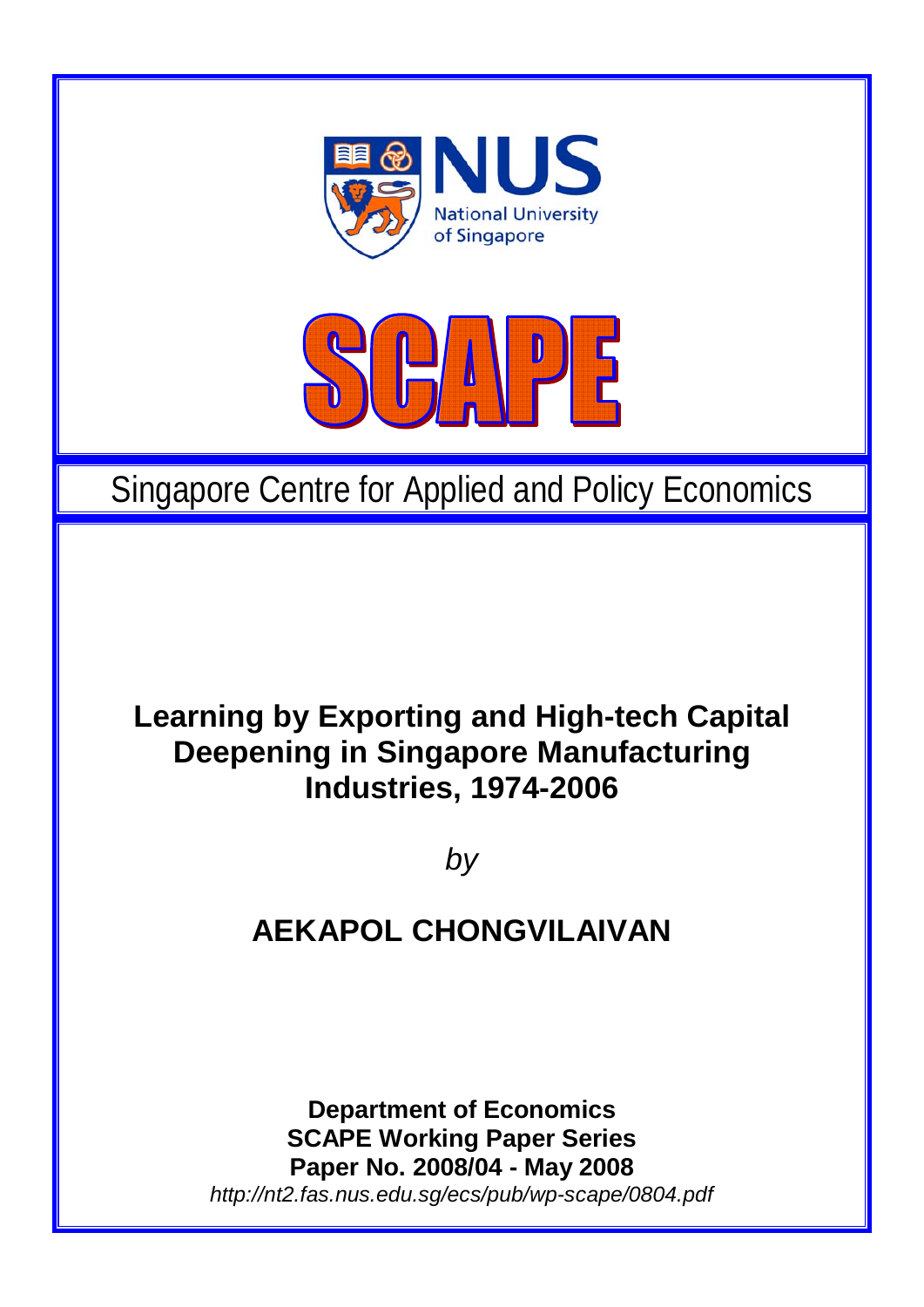### Learning by Exporting and High-tech Capital Deepening in Singapore Manufacturing Industries, 1974-2006.

#### **AEKAPOL CHONGVILAIVAN**\*

May 6, 2008

#### **Abstract**

A number of fundamental factors enhance the growth of industries' productivity. Among others, the export-led and high-tech capital deepening strategies are widely adopted by developing economies. This paper attempts to empirically investigate the extent to which both industrial development policies affect the total factor productivity growth (TFPG) in Singapore manufacturing industries from 1974 to 2006. Using the panel data estimations, I find that both development strategies bring about TFPG via non-neutral technological growth, and the former more largely explains TFPG than does the latter. The present study captures the measure of learning by exporting by the lagged export intensity and therefore contributes to the literature, in which only whether or not firms are active in export markets is conventionally employed. Methodologically, my main contributions are a more detailed treatment of (non-neutral) technological changes, and an improved measure of export intensity.

*Keywords:* Learning by exporting; High-tech Capital Deepening; Total Factor Productivity Growth; Neutral and Factor-biased Technological Progress.

*J.E.L. Classification:* F13 ; F14; L6

<sup>\*</sup> Singapore Centre for Applied and Policy Economics (SCAPE), Department of Economics, National University of Singapore, Blk. AS 2 Arts Link 1 117570 Singapore, Tel. +65-6516-4524, Email ecsac@nus.edu.sg. I would like to gratefully thank Basant K. Kapur for the thoughtful comments and discussions. His support and encouragement shed light on a significant improvement of this paper.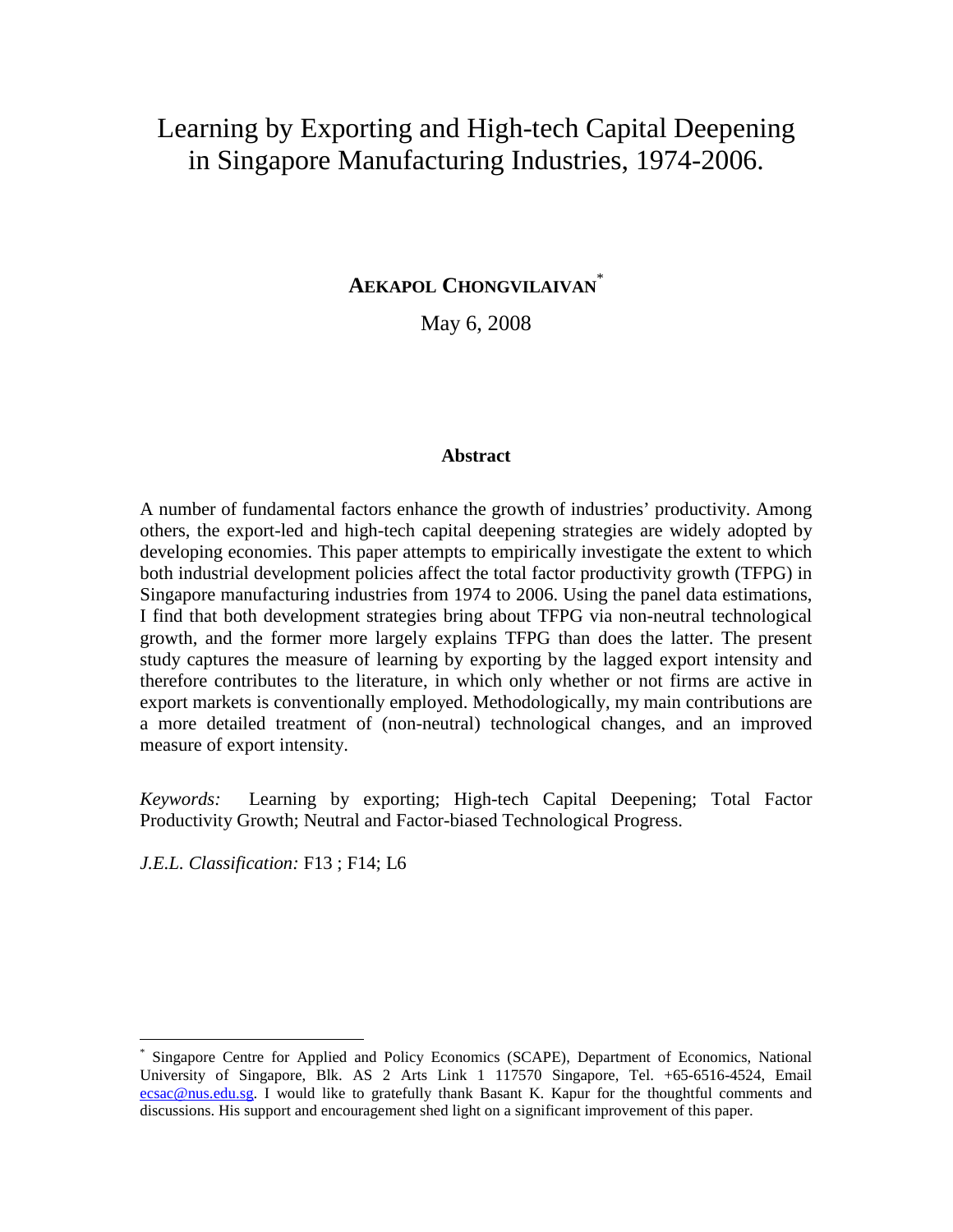#### **1. Introduction**

Productivity growth stems from a combination of fundamental factors, such as trade liberalization, high-tech capital deepening, expansion and improvement of educational facilities and development of new technologies. Among these factors, the export-led growth and high-tech capital formation are the most prevalent strategies adopted by developing economies (Stiglitz, 1996; and Bruton, 1998).

In the last three decades, the Singapore economy has experienced a considerable increase in the degree of openness as a result of the export-oriented industrialization strategy. To ensure that Singapore achieves a high growth path, a number of policy initiatives have also been implemented to move the manufacturing industries toward higher-technology, higher value added production by promoting high-tech capital deepening at the establishment level. In this paper, I examine the Singapore experiences with the export-led development and high-tech capital formation to reveal how these two strategies contribute to total factor productivity growth (TFPG) in Singapore manufacturing industries.

The mechanism through which exporting activities generate externalities vis-à-vis technological and informational spillovers and lead to productivity growth is the learning-by-exporting hypothesis (Evenson and Westphal, 1995). Exporting activities enable firms to improve their efficiency since they obtain the access to new technology and technical assistance. <sup>2</sup> However, the empirical evidence regarding the causality running from export-market participation to productivity improvement is rather mixed and less clear-cut. Clerides, Lach, and Tybout (1998) employ the establishment-level data of manufacturing sectors in Colombia, Mexico, and Morocco and find little evidence that export-market participation results in higher productivity performance. Weak evidence of the learning effect is subsequently confirmed by Bernard and Jensen (1999) for the US; Aw, Chung, and Roberts (2000) for South Korea; and Greenaway and Kneller (2004) for the UK, among others. In contrast, a number of recent studies, such as Aw, Chung, and Roberts (2000) for Taiwan; Baldwin and Gu (2003) for Canada; Van Biesebroeck (2005)

<sup>&</sup>lt;sup>1</sup> It should be highlighted that the learning-by-exporting hypothesis is in contrast with the self-selection hypothesis (Bernard and Jensen, 1995; Bernard, et al., 2003; and Melitz, 2003) under which more productive firms become exporters.

 $2^2$  The way in which exporting activities bring about new knowledge works through international contacts with foreign markets.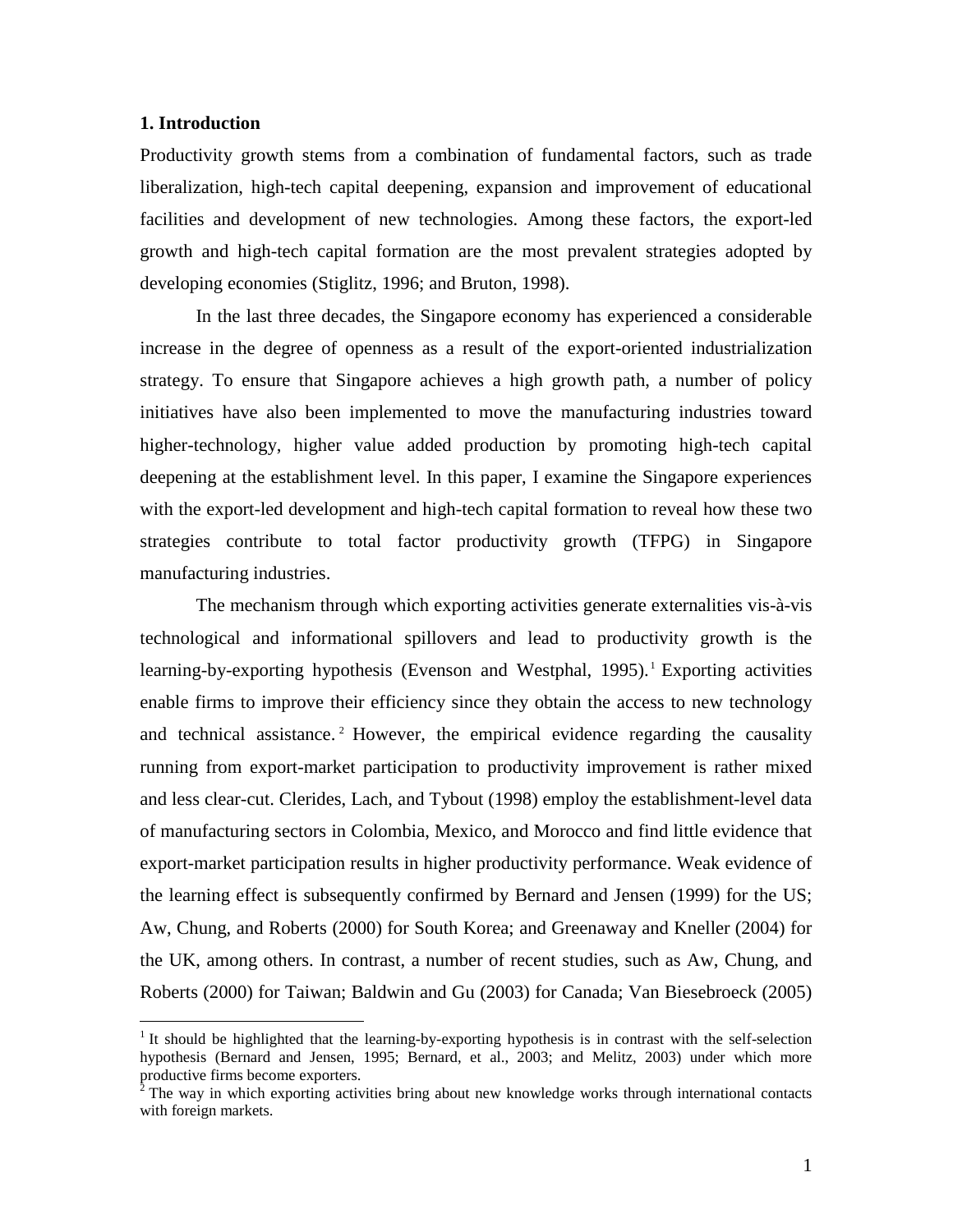for sub-Saharan Africa; and De Loecker (2007) for Slovenia, assert that exporters increase their productivity performance following the entry to export markets. It should be highlighted that the notion of the learning effect in all of these studies focuses on subsequent productivity improvements following export-market participation. To me, this conventional notion of learning by exporting fails to capture the role of export intensity which may shed light on the success in reaping benefits from technological and informational spillovers, which are the crucial mechanism through which the exposure to international markets leads to subsequent productivity growth.

High-tech capital deepening has been a source of debate as it has diffused into manufacturing sectors in various economies. One may expect that a high-tech capital accumulation results in higher productivity performance, thereby enhancing productivity growth and profitability. As is the learning effect, the impacts of high-tech capital formation on the productivity growth are unclear because the existing studies have yielded conflicting results.<sup>3</sup> Whereas Morrison and Berndt (1991) and Oliner and Sichel (1994) among others using the US data find that the contribution of high-tech capital investments to productivity improvements is small, Siegel and Griliches (1992) and Siegel (1997) show that high-tech capital formation is a crucial source of productivity growth. Furthermore, the later study by Oliner and Sichel (2000) updates their earlier work by showing that information technology, rather than computers, has contributed to productivity growth.

In this paper, I employ the data of two-digit SIC Singapore manufacturing industries from 1974 to 2006. My empirical strategies are based on the TFPG decomposition as in Feenstra and Hanson (1997). Using the panel data estimations, I find the following interesting results. Firstly, the learning effect and high-tech capital deepening affect TFPG via non-neutral (factor-biased) technological progress. Secondly, the former is labor- and capital-augmenting, but materials-saving, whereas the latter is materials- and energy-augmenting, but capital-saving. Lastly, although both development strategies contribute to TFPG in Singapore manufacturing industries, my empirical model

<sup>&</sup>lt;sup>3</sup> The contradictory results in the existing literature may be explained by the methodologies used for the calculation of productivity growth, data characteristics and sources, etc. See Siegel (1997) for more detailed discussions.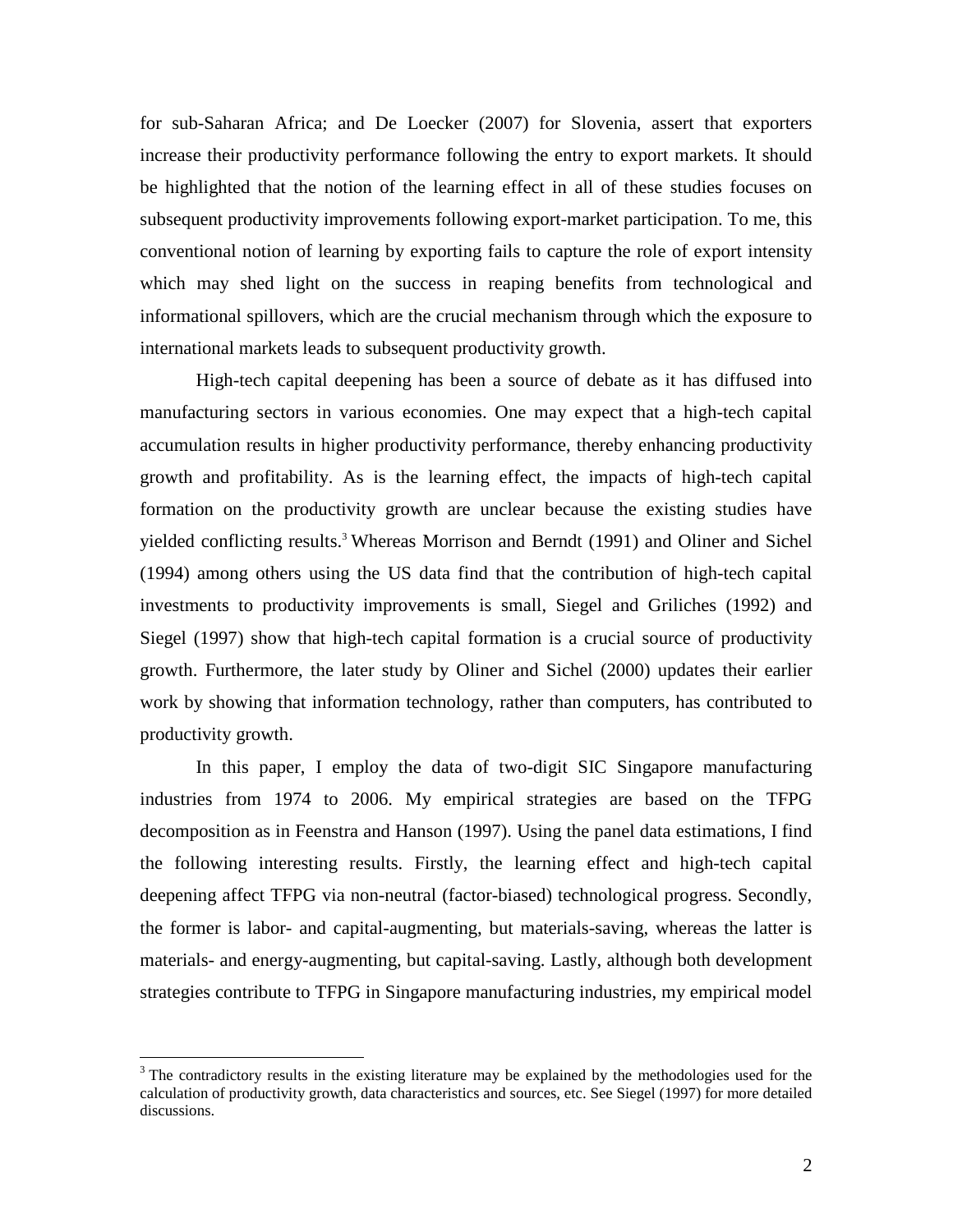reveals that the learning effect can explain TFPG more largely than a high-tech capital accumulation.

The present paper contributes to the literature on the productivity impacts of learning by exporting and high-tech capital deepening in a number of ways. Firstly, this paper is the first to examine both industrial development policies in the Singapore manufacturing sector. Secondly, I employ lagged export intensity, instead of exportmarket participation, as a key variable representing the learning by exporting. This notion of the learning effect may better capture the extent to which an industry can obtain subsequent productivity improvements from engaging in exporting activities. Hence, the results may be complementary to the existing literature on export-led growth. Lastly, my TFPG decomposition aims to capture the neutral and factor-biased productivity effects. To the best of my knowledge, the present paper is the first attempt to answer not only whether the learning effect and the high-tech capital accumulation entail the performance improvement, but also how they affect the productivity growth.

The remainder of this paper is organized as follows: Section 2 depicts my data sources and the overview of the Singapore manufacturing sector. Section 3 discusses the empirical methodology and the estimation techniques. Section 4 presents the empirical results and evaluates the contributions of the learning effect and high-tech capital formation to TFPG. Section 5 concludes.

#### **2. Data Sources and Overview of the Singapore Manufacturing Sector**

#### *2.1 Data Sources*

The primary source of the dataset is retrieved from the *Census of Manufacturing Activities* (CMA) from 1974 to 2006 published by Singapore Economic Development Board (EDB), which collected comprehensive data on the establishments engaged in manufacturing activities, such as output, workers, value added, sales, exports, net fixed assets, and capital expenditure, classified according to the Standard Industrial Classification (SIC) and reported at the two-digit aggregation level.<sup>4</sup> Since the CMA database reports all variables in current-value terms, various price deflators are also used

<sup>&</sup>lt;sup>4</sup> I exclude the recycling of metal/non-metal waste and scrap from the dataset since it is absent from the reports from 2004 onwards.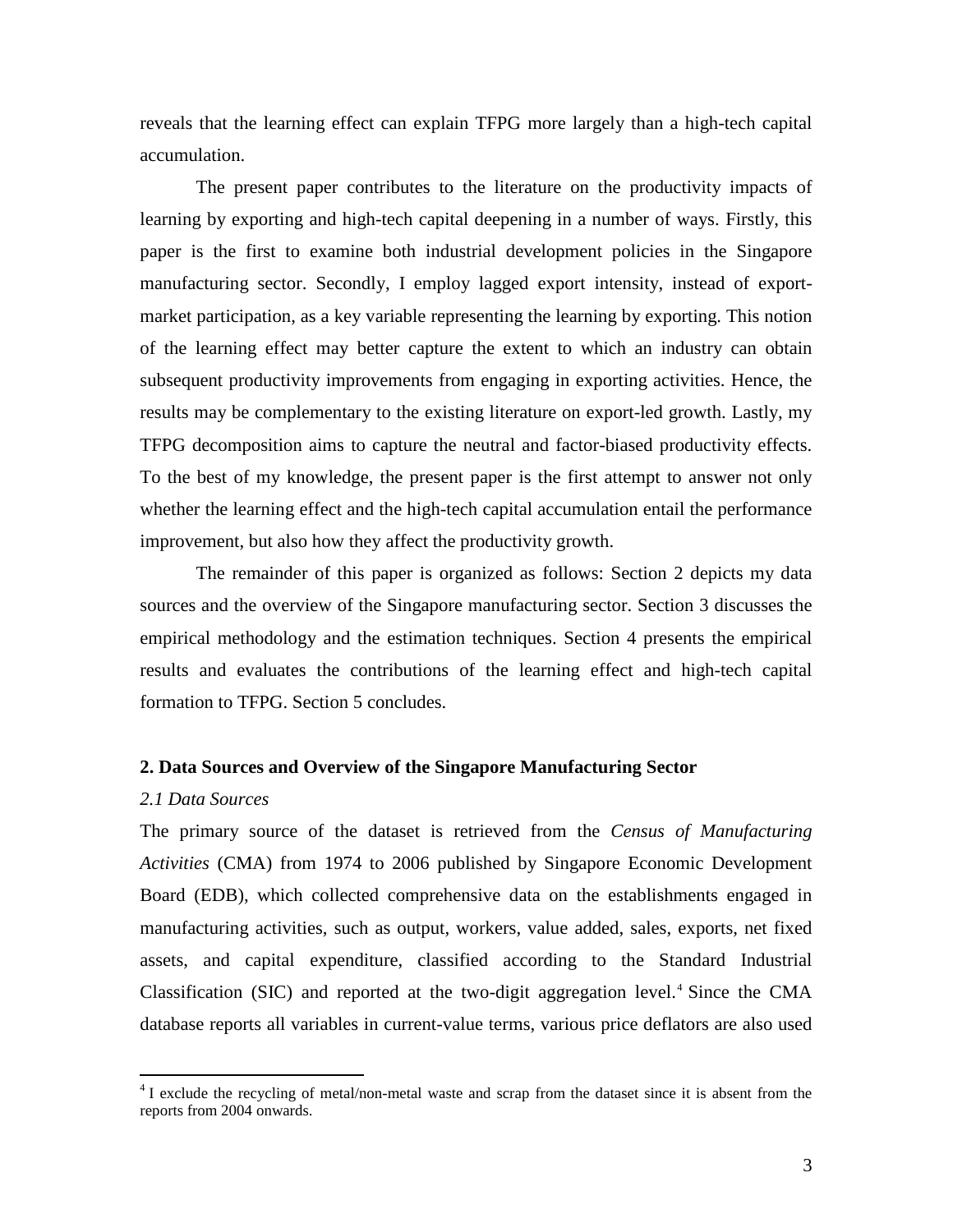and gathered from *Monthly Digest of Statistics Singapore* (MDSS) provided by Singapore Department of Statistics.<sup>5</sup>

As discussed in next section, the measurement of total factor productivity growth (TFPG) requires information on real value added, factor shares, and real factors of production. Real value added (*V<sup>t</sup>* ) is calculated by value added deflated by Singapore Manufactured Products Price Index.<sup>6</sup> A factor share  $(s_{\tau})$  is defined as the ratio of the payment to a particular input to total expenditure on all inputs. The number of workers  $(L<sub>t</sub>)$  can be directly retrieved from CMA. Capital  $(K<sub>t</sub>)$  is calculated by the value of estates (land, building, and structure) and machinery deflated by Commercial Property Rental Index and Machinery Price Index, respectively. Raw materials ( *M<sup>t</sup>* ) are measured by the value of raw materials deflated by Domestic Supply Price Index.<sup>7</sup> Energy  $(E_t)$  is calculated from the cost of utilities and fuel deflated by Fuel Price Index.

Central to our analyses are the structural variables of learning by exporting and high-tech capital deepening. The export-market participation is commonly used as a proxy of learning by exporting in the literature. However, this measure may be inappropriate to capture the technological and informational spillovers of learning by exporting since the learning effect is more likely to depend on how intensive the exporting activities are, rather than only on whether a producer remains active in the export markets. In other words, export-market participation will not result significantly in the learning effect if the industries' export status is not improved. For example, the hike of productivity growth in the Singapore electronics industry may be explained more by its long-term expansion of exporting activities, which resulted in heightened adoption of new technology, acquiring new knowledge and technical assistance from international contact and exposure, and changes in managerial and organizational structures. Consequently, it may be more appealing to employ the ratio of exports to total sales, export intensity henceforth, lagged one period  $(XI_{t-1})$  as a proxy of learning by exporting.

<sup>&</sup>lt;sup>5</sup> The updated MDSS is available on-line at http://www.singstat.gov.sg/pubn/reference/mdsian.pdf. All price indices are adjusted to have 1974 as the base year.<br><sup>6</sup> Singapore Manufactured Products Price Index represents the production price of the commodity items.

<sup>&</sup>lt;sup>7</sup> Domestic Supply Price Index measures the prices of imported and locally manufactured products retained for the use in the economy.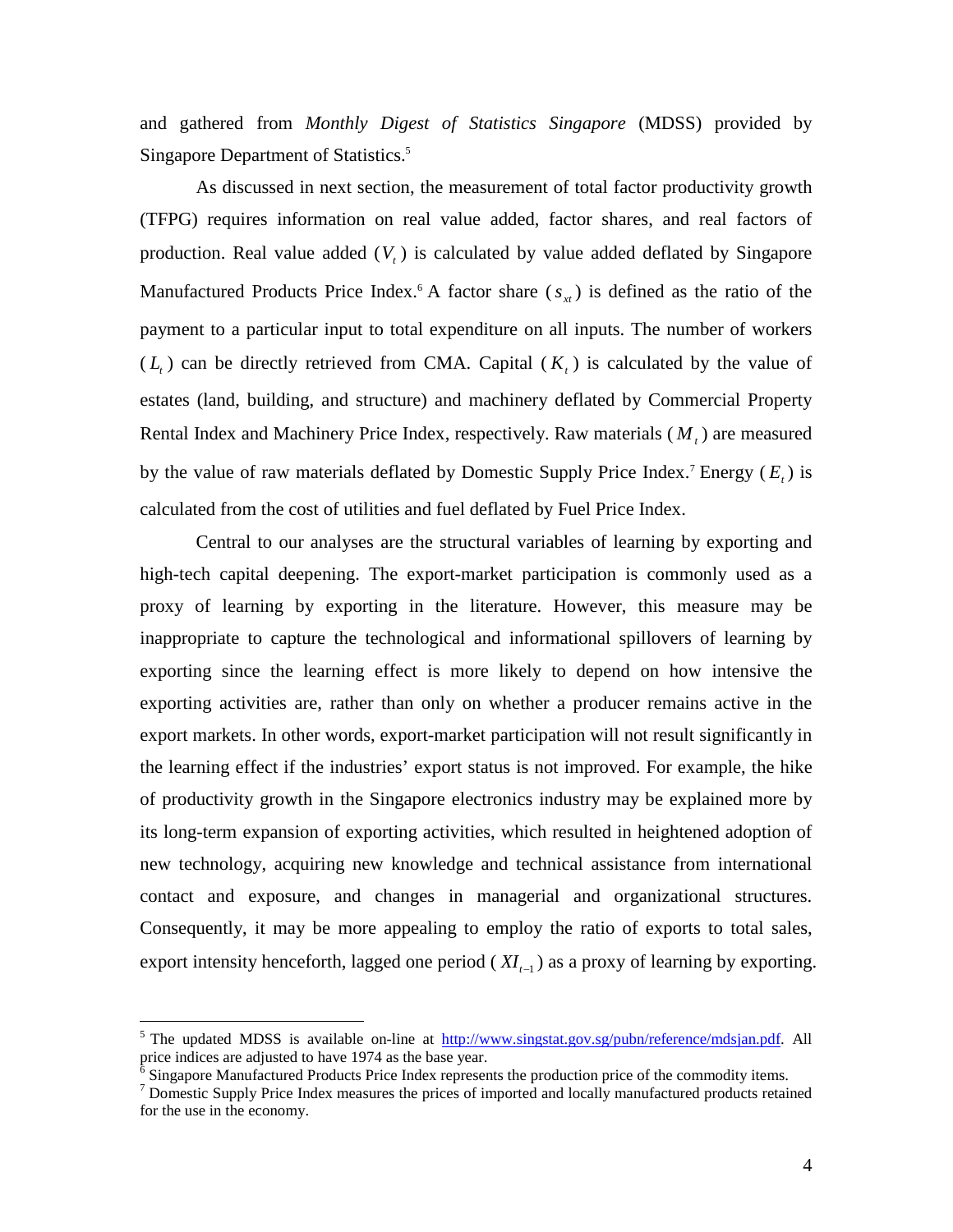The index of high-tech capital deepening  $(T_t)$  is measured by the ratio of hightech machinery, such as computer machinery and office equipment, to total assets as in Amiti and Wei (2006).<sup>8</sup> Each type of assets is obtained from their net values at the end of year deflated by their appropriate price indices.<sup>9</sup> The general statistics and the correlation matrix of TFPG and structural variables are portrayed in Tables 1 and 2, respectively.

#### **[Insert Tables 1 and 2 here]**

*2.2 Structural Characteristics in the Singapore Manufacturing Sector*

#### **[Insert Table 3 here]**

In the past three decades, Singapore has materialized exceptional rates of economic growth together with substantially low rates of unemployment. The development of manufacturing sectors played a pivotal role in the persistent economic growth, characterized by an expansion of manufactured exports and an accumulation of high-tech capital. With the average growth rate of 7.7 percent per annum, the Singapore manufacturing sector contributed 26 percent to Singapore's GDP and employed 32.2 percent of the total employed labor force on average during 1974-2006.

#### **[Insert Figures 1 here]**

Despite the lack of natural resources, Singapore's small size, strategic location, excellent port, well-established infrastructure, and well-endowed human capital made the manufacturing sectors as well as industrialization strategies to be highly outward-oriented. The volume of manufactured exports exhibited a dramatically increasing trend throughout the period of 1974-2006. <sup>10</sup> Under the Singapore's export-oriented path of industrial development, the learning by exporting hypothesis implies the subsequent indigenous learning process via the transfer of technological, administrative, marketing, organizational knowledge.

A series of policy initiatives directed toward a higher-technology capital accumulation in order to generate more value added manufactures also characterizes

<sup>&</sup>lt;sup>8</sup> In my dataset, capital stock is reported as market values at the end of the year and therefore has taken into account market prices and depreciation. In this sense, deflating the values of capital by the present price indices is justified.

 $9$  The deflators of asset values are retrieved from Singapore Manufactured Product Price Index.

<sup>&</sup>lt;sup>10</sup> Singapore switched from the import-substitution policies to the outward-looking strategies in the late 1960s after the separation of Singapore from the Federation of Malaysia.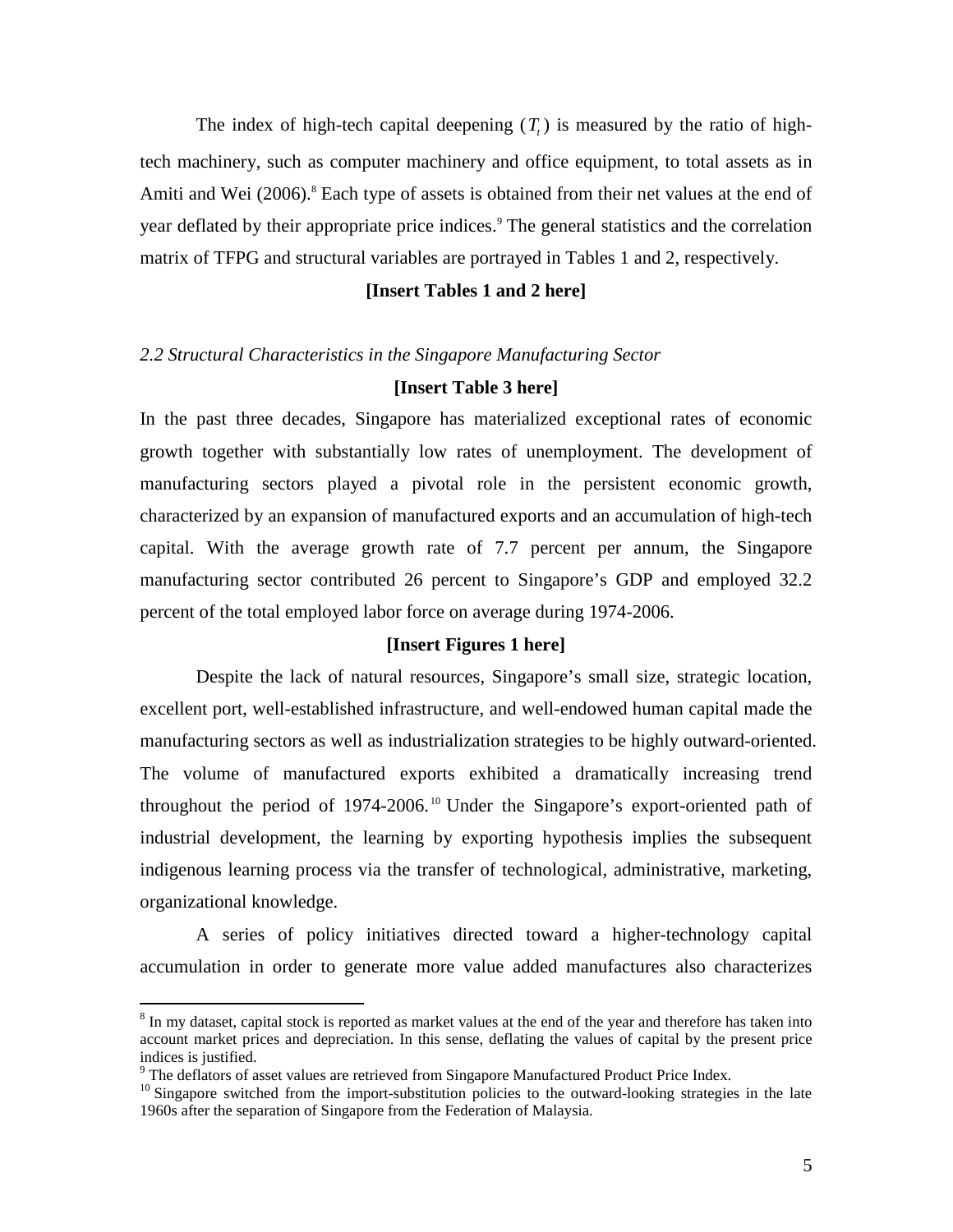Singapore manufacturing industries during 1974-2006.<sup>11</sup> This is achievable with the strikingly high rates of investment, including FDI. The rationale why Singapore government tried to pave the way toward higher technology is that the shortage of labor resources will make an increase in the productivity growth in Singapore manufacturing industries infeasible otherwise. To ensure long-term productivity growth, Singapore government encouraged establishments in manufacturing sectors to upgrade their production efficiency by restructuring, automation, and computerization.

#### **[Insert Figure 2 and 3 here]**

Figure 2 reveals the time trends of the export intensity (*XI*) and high-tech capital deepening (*T*) in the Singapore manufacturing industries during 1974-2006. One may observe that the proportion of exports are roughly 50 percent of total sales and slightly increases over time despite a decline during early 1990s. In contrast, the high-tech capital intensity dramatically increases after the late 1980s from approximately 60 percent of total capital before 1990 to 80 percent after 2000. This may suggest the policy shifts or structural changes from the export orientation to the high-tech capital accumulation during early 1990s.

Figure 3 portrays the scattered plot of *XI* and *T* averaged across the time horizon. Although Figure 2 portrays that the export intensity (*XI*) in Singapore manufacturing industries are relatively unchanged over time, Figure 3 shows that there is a crossindustry variation in the intensity of export activities. It reveals that electronic products, optical instruments, wearing apparel, pharmaceutical, and machinery are highly exportoriented (*XI*s are higher than 60 percent), whereas printing, basic metal, fabricated metal, rubber, and paper are not (*XI*s are lower than 40 percent). Figures 2 and 3 may imply that learning by exporting may be associated with industry-specific characteristics.  $12$ Furthermore, Figure 3 also unveils that Singapore manufacturing industries intensively employ high-tech capital since the index of *T* are ranging from 60-90 percent on average (except wearing apparel with *T* equal to 45 percent).

 $11$  These policy initiatives were introduced in the early 1980s.

<sup>&</sup>lt;sup>12</sup> The standard deviation of *XI* in each industry overtime ranges from a low of 3.3-3.5 percent (Printing and Reproduction of Recorded Media) to a high of 16.5-17 percent (Leather Product & Footwear and Refined Petroleum Product).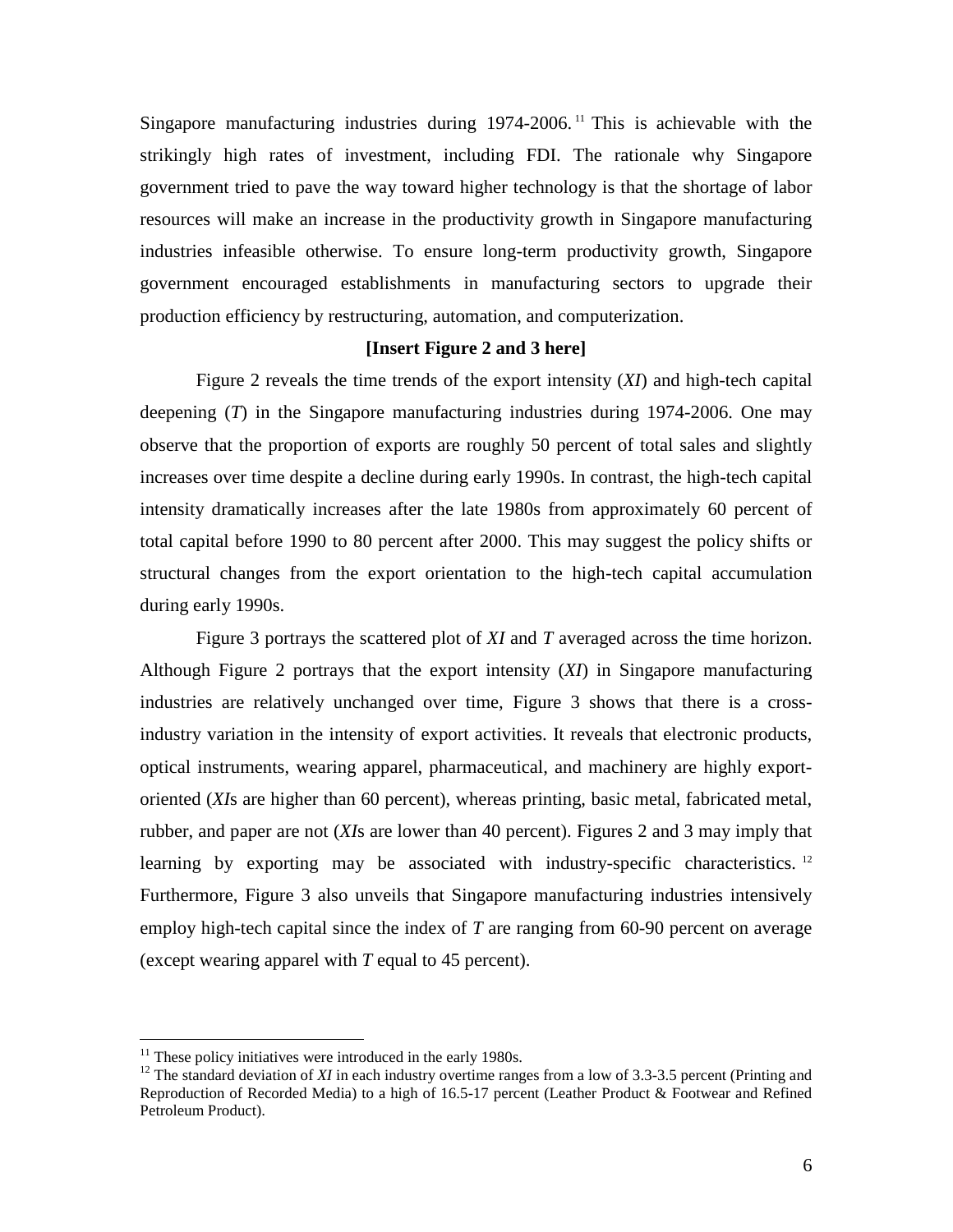#### **3. Empirical Methodology**

The empirical approach to analyzing the roles of learning by exporting and high-tech capital deepening in explaining the productivity growth in Singapore manufacturing industries follows Feenstra and Hanson's (1997) methodology under which the discretetime version of a total factor productivity growth (TFPG) index and the econometric model can be constructed. This methodology uncovers the channels through which these two factors affect TFPG and the extent to which they could explain TFPG. In so doing, I first discuss the measure of TFPG and then elaborate the econometric specifications and their estimation strategies.

#### *3.1 TFPG Measurement*

The conventional approach to estimating the total factor productivity growth (TFPG) is to totally differentiate the production function to obtain the primal measure of TFPG, the growth rate of real output after deducted by the share-weighted growth of real production factors.<sup>13</sup> Although this measurement theoretically sounds, it is unclear how its infinitesimal changes in output and production factors could be applied for the real-world manufacturing data, which are in general reported either yearly or quarterly. To me, it may be more preferable to employ the TFPG measurement that can capture the discrete changes of those variables.

Consider a manufacturing sector comprised of *N* industries in which the production of real value added in an industry  $i$  ( $V_i$ ), where  $i = 1,...,N$ , requires four production factors: labor  $(L<sub>i</sub>)$ , capital  $(K<sub>i</sub>)$ , raw materials  $(M<sub>i</sub>)$ , and energy  $(E<sub>i</sub>)$ . To pursue further analyses, I assume the translog real value added function and temporarily drop the industry subscript. $14$ 

$$
\ln V_t = a_{0t} + (\mathbf{a} + \mathbf{a}_t)' \ln \mathbf{x}_t + \frac{1}{2} \ln \mathbf{x}_t' \textbf{B} \ln \mathbf{x}_t,
$$
 (1)

where  $\mathbf{x}_t' = [L_t \quad K_t \quad M_t \quad E_t]$ , and **B** is a 4 × 4 matrix of parameters. The time-varying scalar  $a_{0t}$  and  $4 \times 1$  vector  $\boldsymbol{\alpha} + \boldsymbol{a}_t$  represent the neutral and factor-biased technological

 $13$  Hsieh (2002) shows that, based on the national account identity, national income is equal to the payments to all factors of production, and hence the primal estimate of TFPG is equivalent to the dual one.

<sup>&</sup>lt;sup>14</sup> Value added is defined as the difference between total output and the total operating cost incurred in the production of goods and services or ancillary activities. Therefore, it accounts for the uses of intermediate inputs and can be interpreted as the return to factors of production.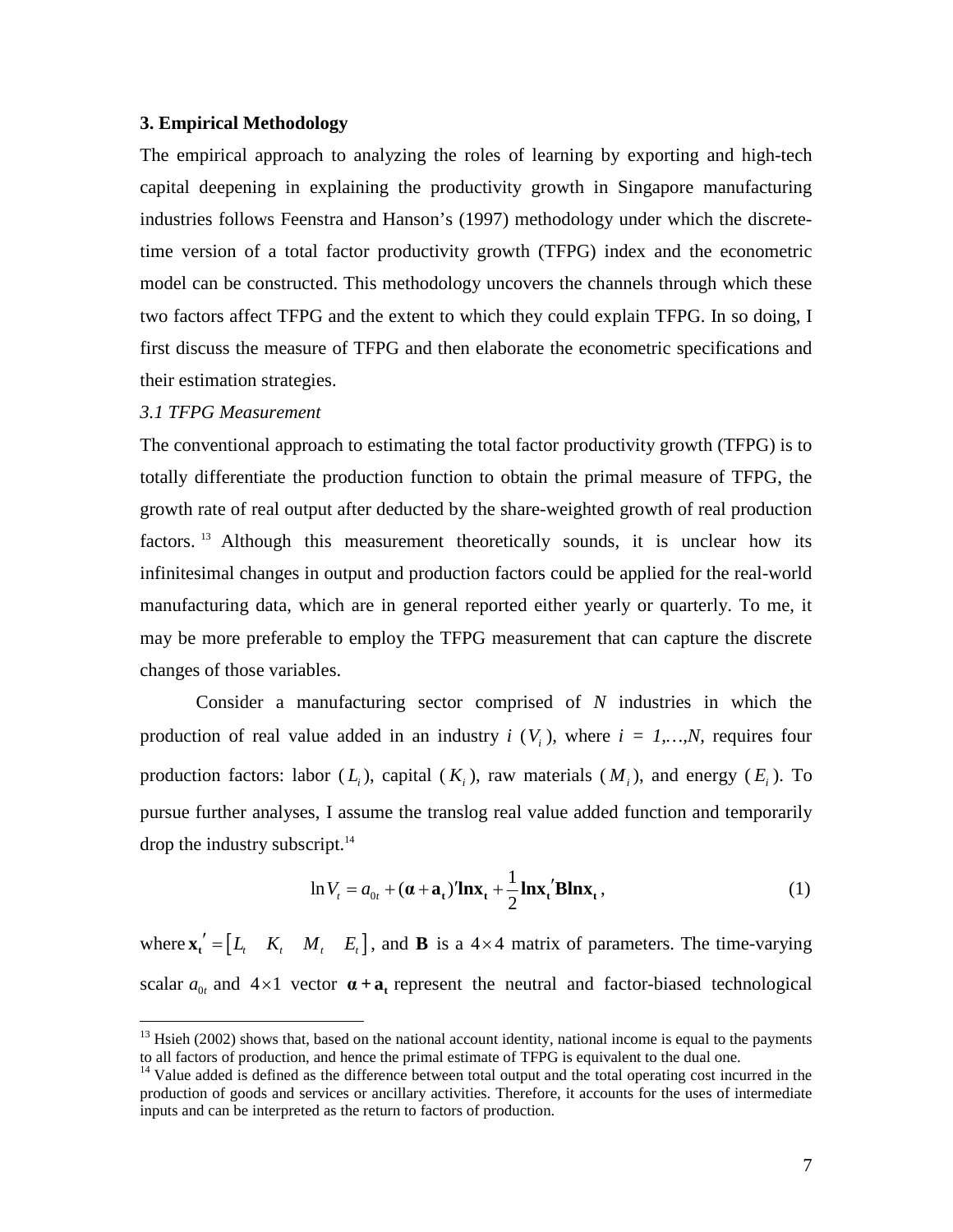change, respectively. Furthermore, I also assume that the industry's technology (1) is symmetric and exhibits constant returns to scale. Therefore, the parameters in (1) pertain to the following constraints: 1)  $\mathbf{B}' = \mathbf{B}$ , 2)  $t'\mathbf{a} = 1$ , 3)  $t'\mathbf{a}_t = \mathbf{0}$ , and 4)  $t'\mathbf{B} = \mathbf{B}'t = \mathbf{0}$ , where  $i$  is a vector whose elements are all unity. With the assumption of symmetry and homogeneity of degree one and from Shepard's Lemma, a revenue share  $(s_n)$  of a factor *x*, where  $x = L$ , *K*, *M*, and *E*, can be obtained by logarithmically differentiating (1) with respect to  $\mathbf{lnx}_t$ .

$$
\mathbf{s}_{\mathbf{x}t} = \frac{\partial \ln V_t}{\partial \mathbf{ln} \mathbf{x}_t} = \mathbf{\alpha} + \mathbf{a}_t + \mathbf{B} \mathbf{ln} \mathbf{x}_t, \qquad (2)
$$

where  $\mathbf{s}_{\mathbf{x}t} = \begin{bmatrix} s_{Lt} & s_{Kt} & s_{Mt} \end{bmatrix}$ .

By taking the first-difference operator into (1), it is straightforward to show that

$$
\Delta \ln V_t = \Delta a_{0t} + \Delta a_t' \overline{\ln x}_t + (\alpha + \overline{a}_t)' \Delta \ln x_t + \frac{1}{2} \Delta (\ln x_t' B \ln x_t),
$$
\n(3)\n
$$
= \frac{1}{2} (\ln x + \ln x) \text{ and } \overline{a}_t = \frac{1}{2} (\mathbf{a} + \mathbf{a})^{-15}
$$

where  $\overline{\mathbf{lnx}}_t = \frac{1}{2} (\mathbf{lnx}_{t-1} + \mathbf{lnx}_t)$  and  $\frac{1}{2}$  (**lnx**<sub>t-1</sub> + **lnx**<sub>t</sub>) and  $\overline{a}_t = \frac{1}{2}$  (**a**<sub>t-1</sub> + **a**<sub>t</sub>).<sup>15</sup> **2** .

The first two terms represent the total productivity changes, which can be further decomposed into the neutral ( $\Delta a_{0t}$ ) and factor-biased ( $\Delta a_t$ <sup>'</sup> $\overline{\ln x_t}$ ) technological changes. The former captures the effect of technological progress on the overall productivity level, whereas the latter accounts for the changes in the efficiency of each production factor, which in turn affects relative factor demands and total industry productivity. Therefore, total factor productivity growth (TFPG) can be defined as

$$
TFPG_{t} \equiv \Delta a_{0t} + \Delta a_{t}' \overline{\ln x}_{t} . \tag{4}
$$

However, neither  $\Delta a_{0t}$  nor  $\Delta a_t'$   $\overline{\ln x_t}$  is observable. To measure total factor productivity growth (TFPG), I have to make use of (2) to show that

$$
\mathbf{s}_{\mathbf{x}t} \Delta \mathbf{ln} \mathbf{x}_t = (\alpha + \mathbf{a}_t)' \Delta \mathbf{ln} \mathbf{x}_t + \frac{1}{2} \Delta (\mathbf{ln} \mathbf{x}_t' \mathbf{Bl} \mathbf{n} \mathbf{x}_t), \qquad (5)
$$

$$
\mathbf{ln} \mathbf{x}_{t} = \overline{\mathbf{ln} \mathbf{x}}_{t} + \frac{1}{2} \Delta \mathbf{ln} \mathbf{x}_{t} \quad \text{and} \quad \mathbf{ln} \mathbf{x}_{t-1} = \overline{\mathbf{ln} \mathbf{x}}_{t} - \frac{1}{2} \Delta \mathbf{ln} \mathbf{x}_{t}.
$$

 $15$  To obtain (3), I make use of the fact that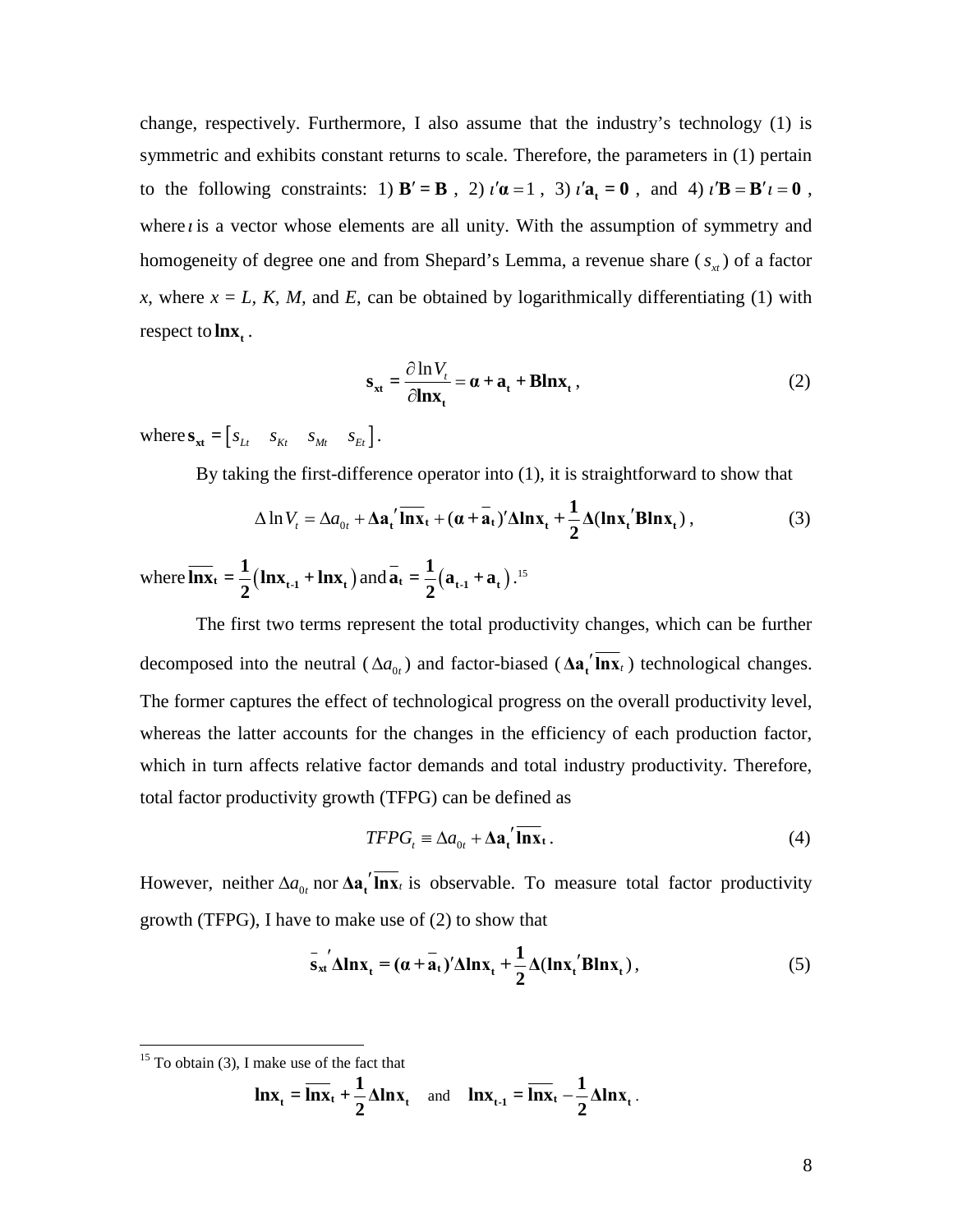where  $\bar{s}_{xt} = \frac{1}{2}(s_{xt-1} + s_{xt})$ . E **2** . By substituting (4) and (5) into (3), we have a measure of total

factor productivity growth as

$$
TFPG_{t} = \Delta \ln V_{t} - \mathbf{s}_{\mathbf{x}t} \Delta \mathbf{ln} \mathbf{x}_{t}.
$$
 (6)

The measure of total factor productivity growth (6) states that it is the growth rate of real value added after subtracting the averaged-share-weighted growth rates of production factors. This discrete measurement is analogous to the standard TFPG Divisia index and applicable for the manufacturing dataset directly.<sup>16</sup>

#### *3.2 Econometric Model and Estimations*

Since my objective is to empirically investigate the impacts of learning by exporting and high-tech capital formation on Singapore's industry productivity, I introduce the lagged export intensity ( $XI_{t-1}$ ) and the high-tech capital deepening ( $T_t$ ) as crucial control variables.<sup>17</sup> Recall that the export intensity (*XI*) is measured by the ratio of direct exports to total sales, and the high-tech capital deepening (*T*) is calculated by the real value of high-tech capital to total capital.

Specifically, I assume that these structural variables affect both neutral and nonneutral technological levels of an industry *i* according to the following specifications:

$$
a_{0it} = \gamma' \mathbf{J}_{it} + u_{it} \tag{7}
$$

$$
\mathbf{a}_{it} = \mathbf{C}\mathbf{J}_{it} + \mathbf{v}_{it},\tag{8}
$$

where  $J_{it}$  is a vector of structural variables;  $\gamma$  and **C** are a 2×1 vector and a 4×2 matrix of parameters; and  $u_{it}$  and  $v_{it}$  are the error terms. By taking first differences and substituting (7) and (8) into (4), I obtain the econometric model of total factor productivity growth as follows

$$
TFP_t = \hat{V}_t - \mathbf{s_x}' \hat{\mathbf{x}}_t,
$$

where  $\hat{V} = \dot{V}/V$  and  $\hat{x} = \dot{x}/x$ . See Bartelsman and Gray (1996) for the detailed discussion.

<sup>&</sup>lt;sup>16</sup> A TFPG Divisia index captures the continuous growth rate of output out of the share-weighted growth rates of inputs and in general takes the following form

<sup>&</sup>lt;sup>17</sup> As explained in Amiti and Wei (2006), the high-tech capital deepening  $(T<sub>t</sub>)$  represents the industryspecific technological level. Therefore, it may be more reasonable to employ its current value  $T<sub>t</sub>$ , rather than its lagged value  $T_{t-1}$ , as a determinant of productivity.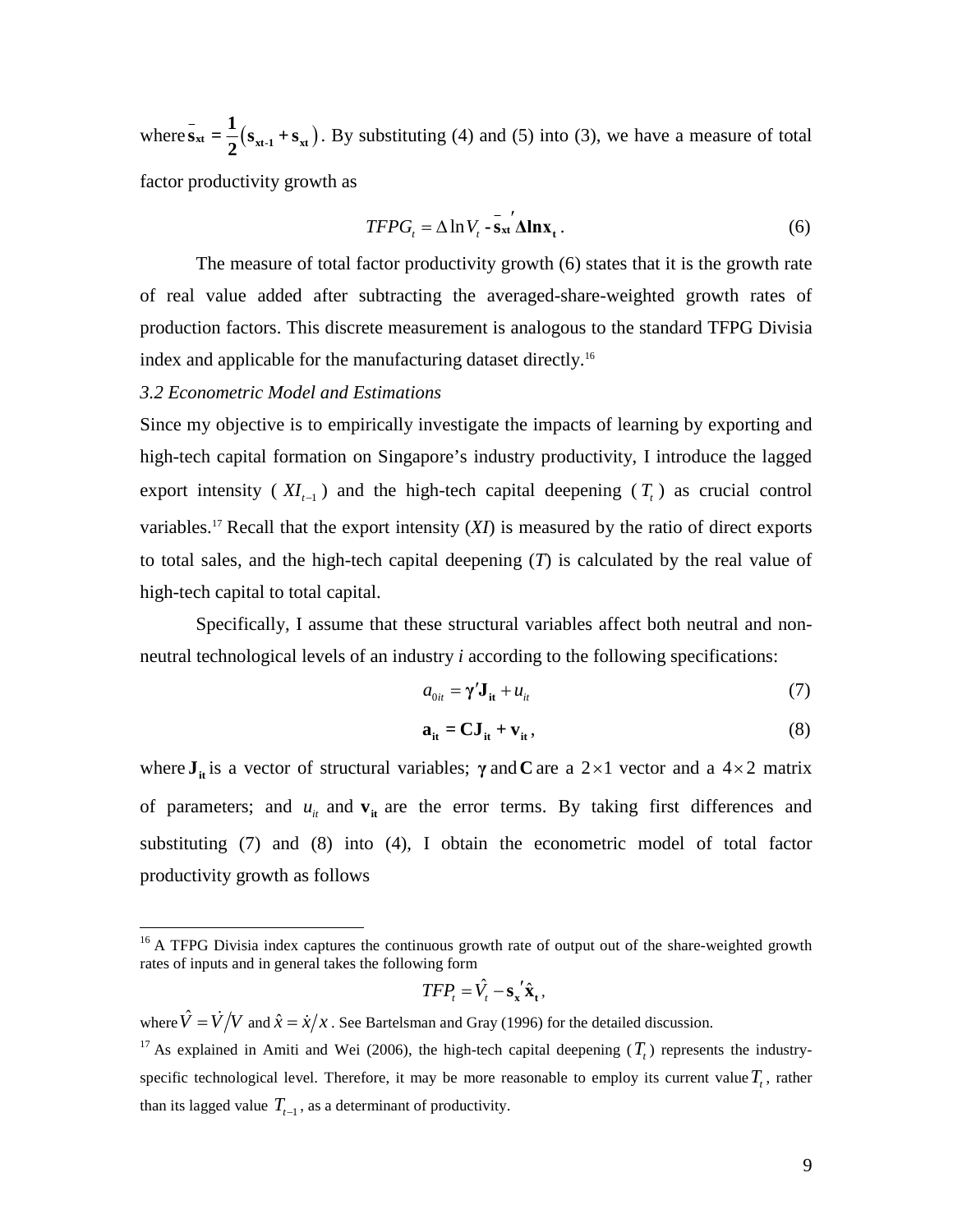$$
TFPG_{it} = \gamma' \Delta J_{it} + \Delta J_{it}' C' \overline{\ln x}_{it} + \varepsilon_{it}
$$
\n(9)

where  $\varepsilon_{it} = \Delta v_{it} \cdot \overline{\mathbf{ln}x}_{it} + \Delta u_{it}$  and  $E\left[\varepsilon_{it}|\Delta J_{it}, \overline{\mathbf{ln}x}_{it}\right] = 0$ . The natural interpretations of **γ** and **C** are neutral and factor-biased productivity shifts, respectively. The former captures the direct impact of learning by exporting and high-tech capital deepening on TFPG and therefore can be interpreted as the neutral technological progress. In contrast, the latter represents their factor-augmenting effects or the indirect impacts on TFPG via changes in the relative demands for production factors.

Before discussing the econometric techniques employed for estimating the parameters in (9), it is worthwhile to discuss the specifications of the vector of structural variables  $\Delta J_{it}$ . Firstly, one could expect that the industries which intensively engaged in exporting activities in the past can enjoy high productivity growth in the present. In this sense, learning by exporting affects the productivity growth. To capture this idea, it may be reasonable to utilize the level of lagged export intensity  $(XI_{t-1})$ . I also employ the first-differenced, lagged export intensity  $(\Delta X I_{t-1})$  for a robustness check (see Baldwin and Gu, 2003).<sup>18</sup> Secondly, as conventionally employed in the literature, such as Feenstra and Hansen (1997) among others, the first-differenced high-tech capital deepening ( $\Delta T_t$ ) enters the equation (9) since high-tech capital intensity is related to the industry-specific levels of technology. Lastly, I implicitly control for the industry size since the ratios, rather than the levels, of exports to total sales (*XI*) and high-tech capital to total capital (*T*) are employed in the estimations. Accordingly, I define  $\Delta J_{it}^{\dagger} = [X I_{t-1} \Delta T_t]$ and  $\Delta J_{it}^{\prime} = [\Delta X I_{t-1} \quad \Delta T_t]$  in Specification I and II, respectively.

#### Specification\_I:

$$
TFPG_{it} = \gamma_X X I_{it-1} + \gamma_T \Delta T_{it} + c_{LX} X I_{it-1} \overline{\ln L}_{it} + c_{LT} \Delta T_{it} \overline{\ln L}_{it} + c_{KX} X I_{it-1} \overline{\ln K}_{it} + c_{KT} \Delta T_{it} \overline{\ln K}_{it} +
$$
  

$$
c_{MX} X I_{it-1} \overline{\ln M}_{it} + c_{MT} \Delta T_{it} \overline{\ln M}_{it} + c_{EX} X I_{it-1} \overline{\ln E}_{it} + c_{ET} \Delta T_{it} \overline{\ln E}_{it} + \varepsilon_{it}
$$
 (10)

Specification II:

 $TFPG_{it} = \gamma_X \Delta X I_{it-1} + \gamma_T \Delta T_{it} + c_{LX} \Delta X I_{it-1} \overline{\ln L}_{it} + c_{LT} \Delta T_{it} \overline{\ln L}_{it} + c_{KX} \Delta X I_{it-1} \overline{\ln K}_{it} + c_{KT} \Delta T_{it} \overline{\ln K}_{it} + c_{KT} \Delta T_{it} \overline{\ln K}_{it}$ 

<sup>&</sup>lt;sup>18</sup> Note that Baldwin and Gu (2003) proxy the industry performance by labor productivity, but we focus on TFPG.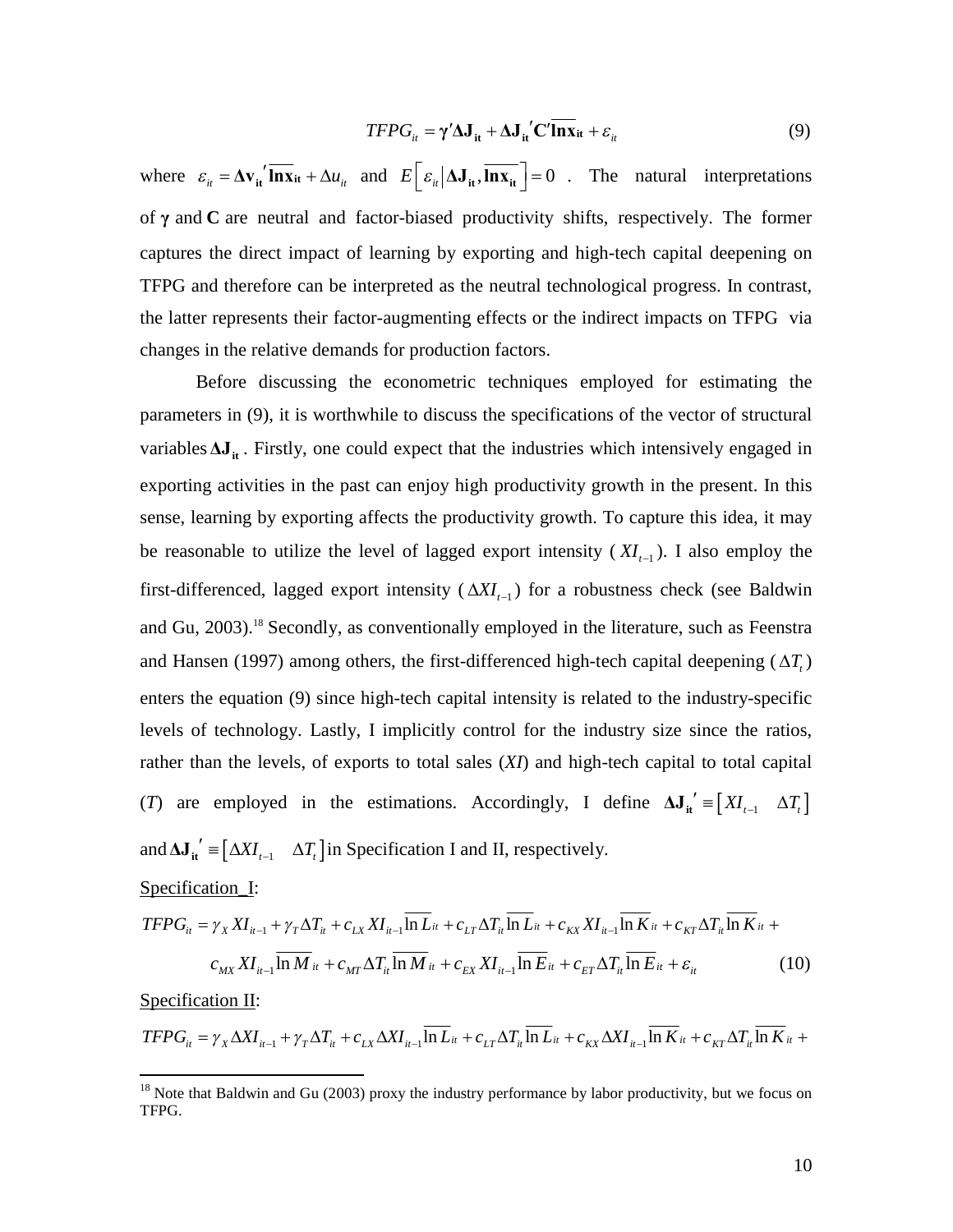$$
c_{MX} \Delta X I_{it-1} \overline{\ln M}_{it} + c_{MT} \Delta T_{it} \overline{\ln M}_{it} + c_{EX} \Delta X I_{it-1} \overline{\ln E}_{it} + c_{ET} \Delta T_{it} \overline{\ln E}_{it} + \varepsilon_{it}
$$
(11)

To control for unobservable industry heterogeneity, the parameter estimates in (10) and (11) will be obtained based on the Random Effects model estimated by the Generalized Least Squares  $(GLS)$ .<sup>19</sup> As is well known, if the industries are heterogeneous, the Ordinary Least Squares (OLS) estimation will convey the biased estimators. I will employ the Breusch-Pagan test to investigate whether the industry-specific effects exist.

In addition to the industry heterogeneity, there are two potential econometric problems needed to be taken into considerations. First, it is possible that the unobservable industry-invariant effects are correlated with the structural variables included on the right-hand side of the equations (10) and (11). In this case, the assumption that  $E\left[\varepsilon_{ii}|\Delta J_{it}, \overline{\ln x_{it}}\right] = 0$  is violated, thereby resulting in the biased GLS estimates. To tackle with this problem, I will employ the Within and Between transformation together with the Hausman's specification test to reveal whether the GLS estimates are consistent and asymptotically efficient. It should be noted that the GLS estimates are tested based on the null that  $E\left[\varepsilon_{it}|\Delta J_{it}, \overline{\ln x_{it}}\right] = 0$ , using two pairs of estimates: GLS estimates versus Within estimates and GLS estimates versus Between estimates. As shown by Hausman and Taylor (1981), these tests are numerically exactly identical.<sup>20</sup>

My empirical framework is based on the assumption that the translog value added function (1) is linearly homogenous. From (8), it is straightforward to see that it satisfies the homogeneity of degree one only when  $\iota$ **C** = **0**. This assumption also implies that some of the coefficients representing the non-neutral technological changes have to be negative if others are positive. The negative factor-augmenting effects are said to be 'very factor-saving' according to Fei and Ranis' (1965) terminology.

Although the simplest way to handle this issue is to impose the parameter restrictions of  $\mathbf{r}'\mathbf{C} = \mathbf{0}$  on (10) and (11) at priori, it impedes ones to empirically test whether this assumption does hold statistically. Therefore, rather than imposing the parameter restrictions of  $i'C = 0$ , I first obtain the unrestricted estimates and then perform

<sup>&</sup>lt;sup>19</sup> Under the random effects model, the GLS estimates are the Swamy-Arora estimators.

 $20$  Baltagi (2005), p. 70 provides a cautionary note that one should not utilize the pair of Within and Between estimators with the Hausman command in the Stata package.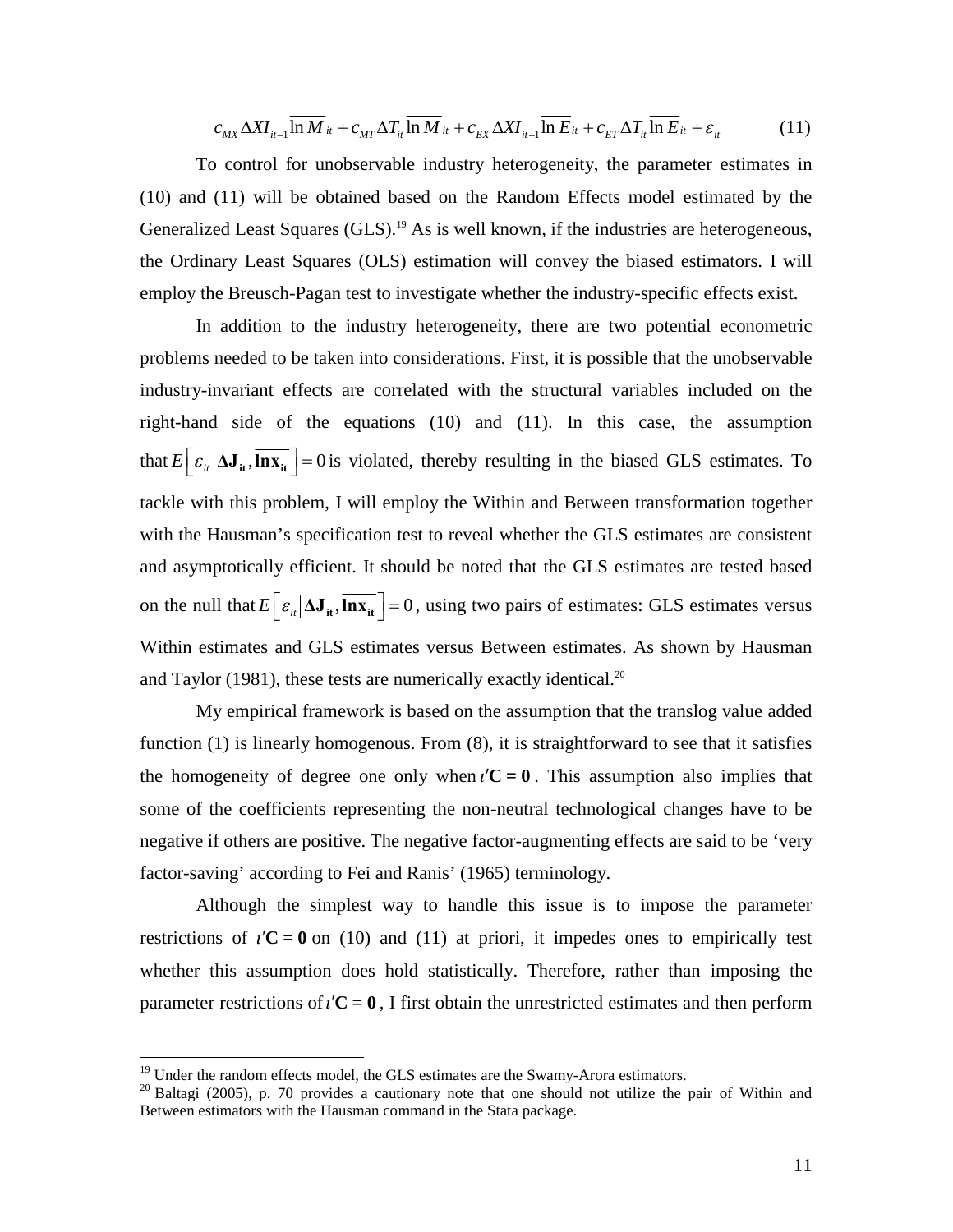the test whether the null hypothesis of  $i'C = 0$  can be rejected. In so doing, I test the null hypotheses of  $\sum c_{jX} = 0$  $\sum_j c_{jX} = 0$  and  $\sum_j c_{jT} = 0$ , where  $j = L, K, M, E$ , jointly.

Moreover, due to the cross-industry variation in size, my parameter estimates may suffer from the problem of heteroskedasticity. Although ones may still obtain the consistent estimates under the homoskedastic disturbances when heteroskedasticity is present, the estimates will not be efficient. To correct this problem, I will employ the heteroskedasticity-robust estimators.

I then account for the extent to which learning by exporting ( $\triangle TFPG_X$ ) and hightech capital deepening ( $\triangle TFPG_T$ ) may explain TFPG in Singapore manufacturing industries by evaluating the following equations at the mean values.

$$
\Delta TFPG_{Xit} = \hat{\gamma}_X X_{it-1} + \hat{c}_{LX} X_{it-1} \overline{\ln L}_{it} + \hat{c}_{KX} X_{it-1} \overline{\ln K}_{it} + \hat{c}_{MX} X_{it-1} \overline{\ln M}_{it} + \hat{c}_{EX} X_{it-1} \overline{\ln E}_{it}
$$
(12)

$$
\Delta TFPG_{Tit} = \hat{\gamma}_T \Delta T_{it} + \hat{c}_{LT} \Delta T_{it} \overline{\ln L}_{it} + \hat{c}_{KT} \Delta T_{it} \overline{\ln K}_{it} + \hat{c}_{MT} \Delta T_{it} \overline{\ln M}_{it} + \hat{c}_{ET} \Delta T_{it} \overline{\ln E}_{it}
$$
(13)

All in all, the empirical methodology for empirically investigating the impacts of learning by exporting and high-tech capital deepening on TFPG in Singapore manufacturing industries can be summarized as follows. Firstly, I measure the index of TFPG according to (6). Secondly, I perform the estimation techniques for testing the model specifications in (10) and (11) and obtaining the parameter estimates. Lastly, I make use of the estimates together with (12) and (13) to measure the contributions of both factors to TFPG in Singapore manufacturing industries.

#### **4. Empirical Results**

In this section, the parameter estimates based on the methodology depicted in the previous section will be reported and analyzed. Moreover, I divide the dataset into two sub-periods, 1974-1994 and 1995-2006 to see whether the learning effect and high-tech capital deepening may be time-variant. Then, I utilize the estimates to evaluate the extent to which the learning-by-exporting effect and high-tech capital deepening may account for total factor productivity growth (TFPG) in the Singapore manufacturing sector.

*4.1 Neutral and Factor-augmenting Productivity Effects of Learning by Exporting and High-tech Capital Deepening*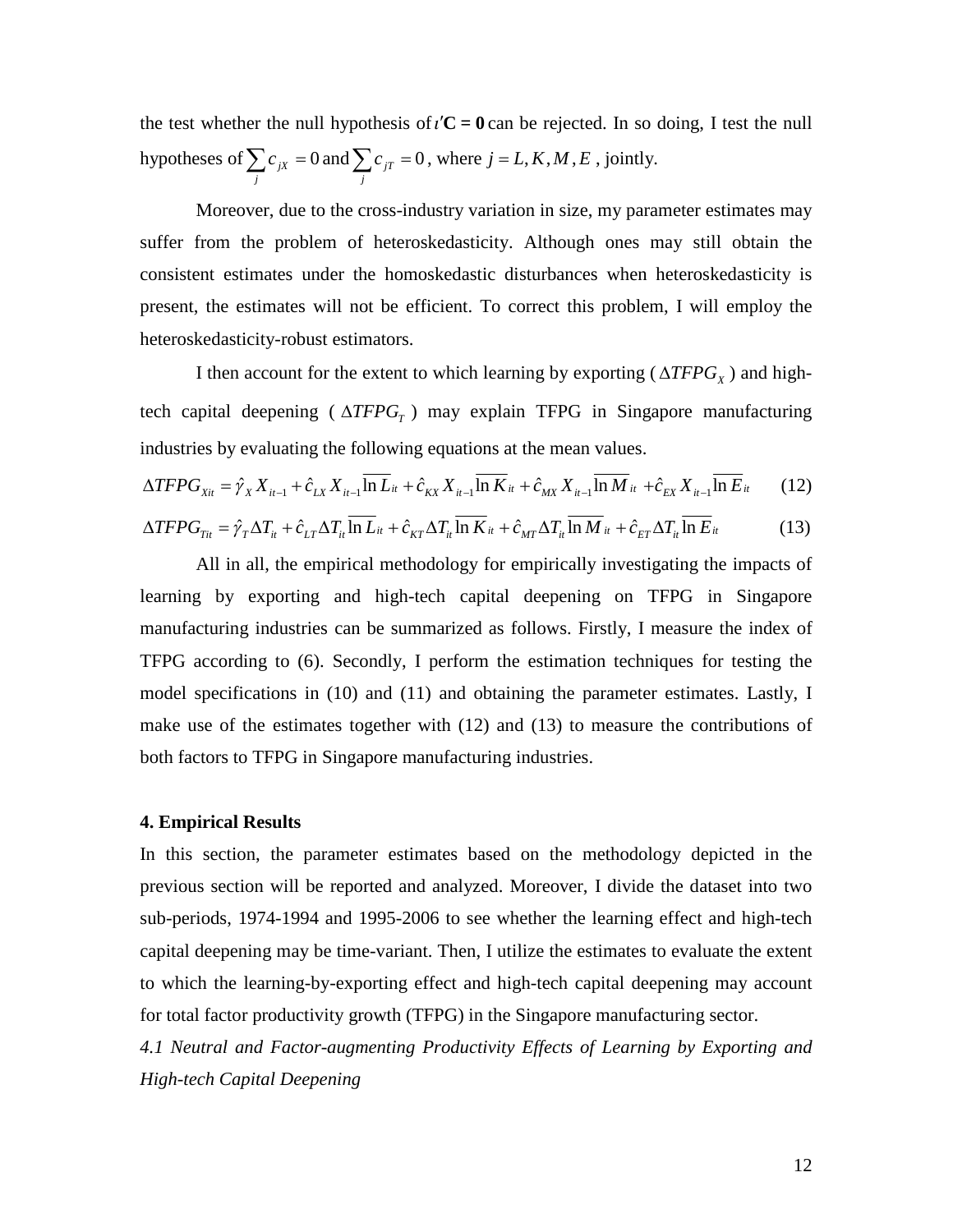#### **[Insert Tables 4 here]**

Tables 4 reports the parameter estimates of the Specification I and II, respectively. The first column represents the empirical results based on the Random Effects model estimated by the Generalized Least Squares (GLS) with Swamy-Arora and heteroskedasticity-robust estimators. The second column portrays the Within (Fixed Effects) estimates obtained by the standard Ordinary Least Squares (OLS) with the heteroskedasticity-robust procedure. I also compute the Between estimates by utilizing the Weighted Least Squares (WLS) estimation reported in the third column. For the sake of presentation simplicity, I portray the estimates in the vector **γ** as the neutral technological progress (Neutral TP) and the matrix **C** appearing in both (10) and (11) into the factor-augmenting technological progress (factor-augmenting TP).

Before analyzing the parameter estimates, the Breusch-Pagan LM statistic is statistically significant at 5 percent, and therefore the null hypothesis that there are no random effects can be rejected. This implies that controlling for industry-specificity under the Random Effects model is appropriate. As mentioned in the previous section, the crucial assumption of the panel regression model is  $E\left[\varepsilon_{i} | \Delta J_{it}, \overline{\ln x_{it}}\right] = 0$ . However, this assumption may not hold if the unobserved disturbances containing the industryspecific effects are correlated with  $\Delta J_{it}$  and  $\overline{\ln x_{it}}$ . If  $E\left[\varepsilon_{it}|\Delta J_{it}, \overline{\ln x_{it}}\right] \neq 0$ , the GLS estimates under the Random Effects model, as is well known, will be neither unbiased nor consistent. To account for this issue, I perform a Hausman's specification test. The Hausman test statistic yields a Chi-squared statistic of 4.42, and the null hypothesis that the GLS estimates under the Random Effects model are consistent cannot be rejected. In this sense, the GLS estimates reported in the first column may dominate those under the Within and Between Effects models.

In addition, my empirical framework, as discussed earlier, requires that the parameter estimates must satisfy  $\iota'C = 0$ . The joint hypotheses testing on the GLS estimates reveal that the null of  $i'C = 0$  cannot be rejected at the 5 percent level of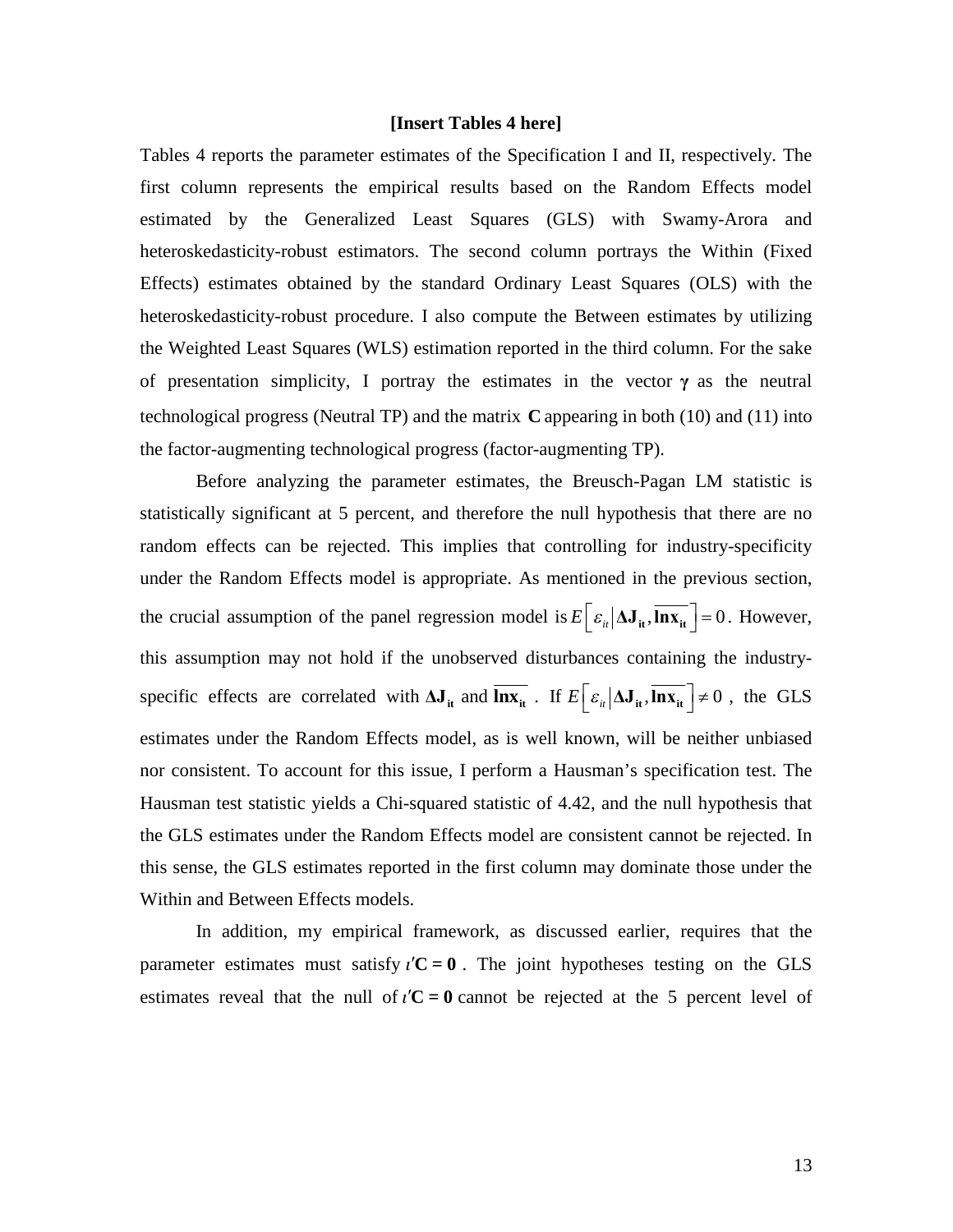significance (the Chi-squared statistic is  $4.9$ ).<sup>21</sup> Hence, the GLS estimates well behave. Accordingly, the following analyses of empirical results will be elaborated based on the GLS estimates under the Random Effects model.

According to Table 4, I find the following interesting results. Firstly, the factorbiased effects of learning by exporting and a high-tech capital accumulation are both indispensable since the factor-biased effects seem to characterize the impacts of these two factors on TFPG, and the parameter estimates of neutral technological progress, resulting from the learning effect and the high-tech capital deepening are not statistically significant. Given the importance of factor-biased effects, the present paper attempting to segregate the productivity effects may yield clearer insights into these two paths of industrial development and shed further light on the literature on the learning effect and the high-tech capital deepening.

Secondly, the learning effect contributes to TFPG in Singapore manufacturing industries via the labor- and capital-augmenting technological progress (with coefficients of .035 and .049 and statistically significant at 5 and 10 percent, respectively). The export-led technological progress may be explained by the gains stemming from exporting activities (Evenson and Westphal, 1995). Exporters may obtain technical assistance, new product design, quality improvement, and product standardization, when dealing with foreign buyers. My results show that these benefits entail efficiency gains for labor and capital employed in the industries. To me, these findings are plausible given the knowledge that Singapore economy has long become export-oriented and its most important trading partners are the United States and Japan where production technology is highly advanced.

Thirdly, my TFPG decomposition reveals that the learning effect is not always beneficial for all factors of production. The results show that the learning effect brings about the materials-saving technological progress, thereby reducing intra-industry relative demands for raw materials. The negative learning effect on the relative demands for raw materials may be explained by the fact that the industries by engaging in exporting activities can obtain the access to the larger pool of intermediate materials. The

<sup>21</sup> I also perform the test on the null hypotheses of  $\sum c_{jX} = 0$  $\sum_{j} c_{jX} = 0$  and  $\sum_{j} c_{jT} = 0$  individually. Both cannot be rejected at 5 percent with the Chi-squared statistics equal to .24 and 3.52, respectively.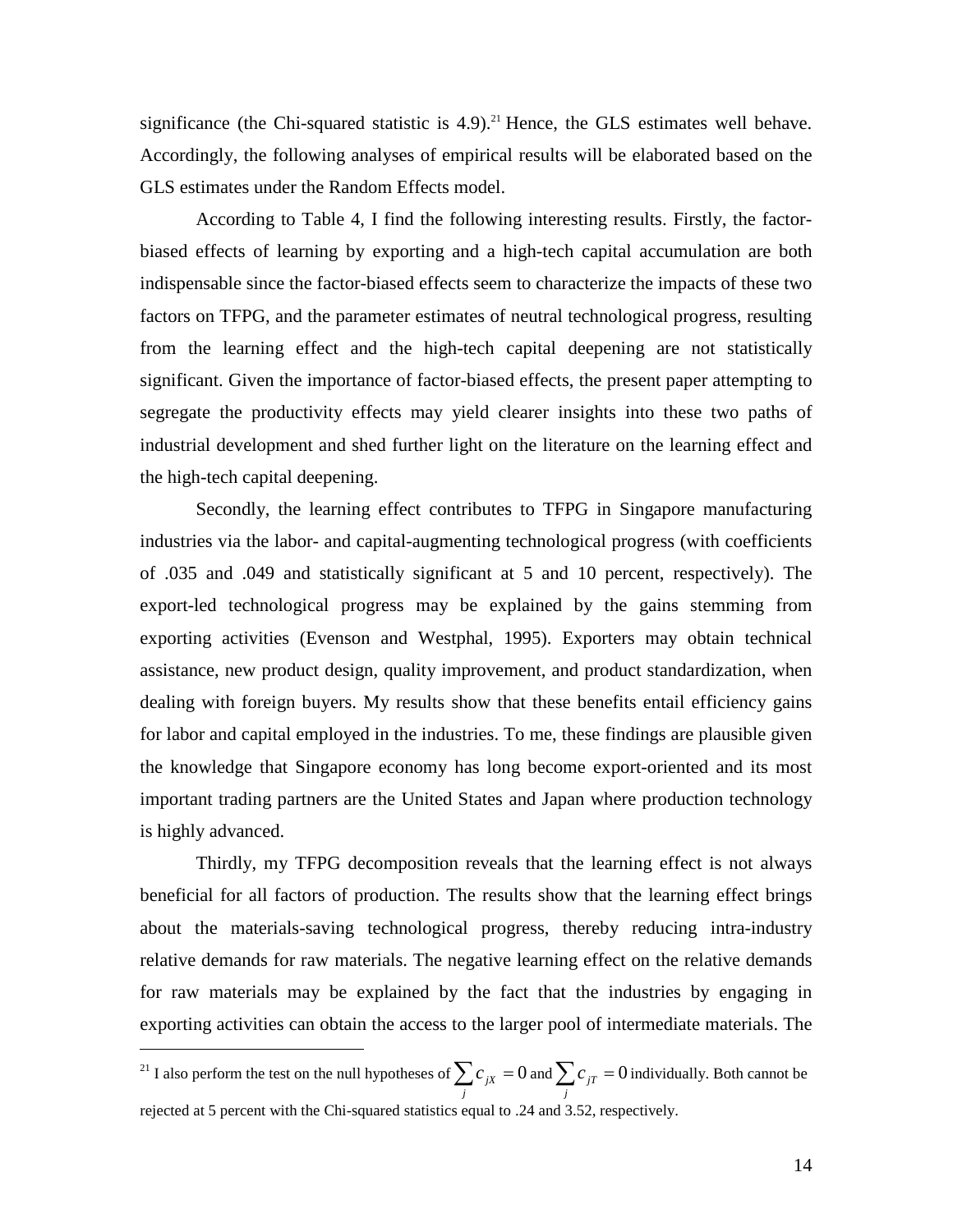ability to source the production of intermediate materials, as opposed to employing raw materials and producing them in-house, will have negative impacts on the relative demands for raw materials employed domestically.

Fourthly, the high-tech capital deepening is capital-saving as the negative capitalaugmenting technological progress (with a coefficient of -1.903 and statistically significant at 5 percent) prevails in the estimation results. This result is not surprising, however. It seems logical since the index of the high-tech capital deepening is measured by the ratio of high-tech capital to total capital. When the industries become high-tech capital-intensive, the existing capital is replaced. Hence, the capital-saving technological progress resulting from high-tech capital deepening should be observed.

Lastly, the high-tech capital accumulation is materials- and energy-augmenting (with coefficients of 1.274 and .802 and statistically significant at 5 and 10 percent, respectively). When the production technology becomes machinery- and computerintensive, the efficiency of existing raw materials and energy inputs is augmented. In this sense, the high-tech capital deepening is complements to raw materials and energy relative utilization.

*4.2 A Robustness Check*

#### **[Insert Tables 5 here]**

In this sub-section, I attempt to perform a robustness check of the aforementioned empirical results under Specification I. In so doing, I re-estimate the parameters based on Specification II in which  $XI_{t-1}$  is replaced by  $\Delta XI_{t-1}$ . The interpretation of this specification is that the intensity of exporting activities affects the level, rather than the growth, of industry's technology.

Based on Table 5, the Breusch-Pagan LM statistic (with a Chi-squared statistic of 2.91 and statistically significant at 10 percent) rejects the null hypothesis of no Random Effects. Therefore, the GLS estimates under the Random Effects model are justified. Furthermore, the Hausman's specification test (with a statistic of 0.65 and statistically insignificant) cannot reject the null of  $E\left[\varepsilon_{i} | \Delta J_{it}, \overline{\ln x_{it}}\right] = 0$ , and the joint hypotheses of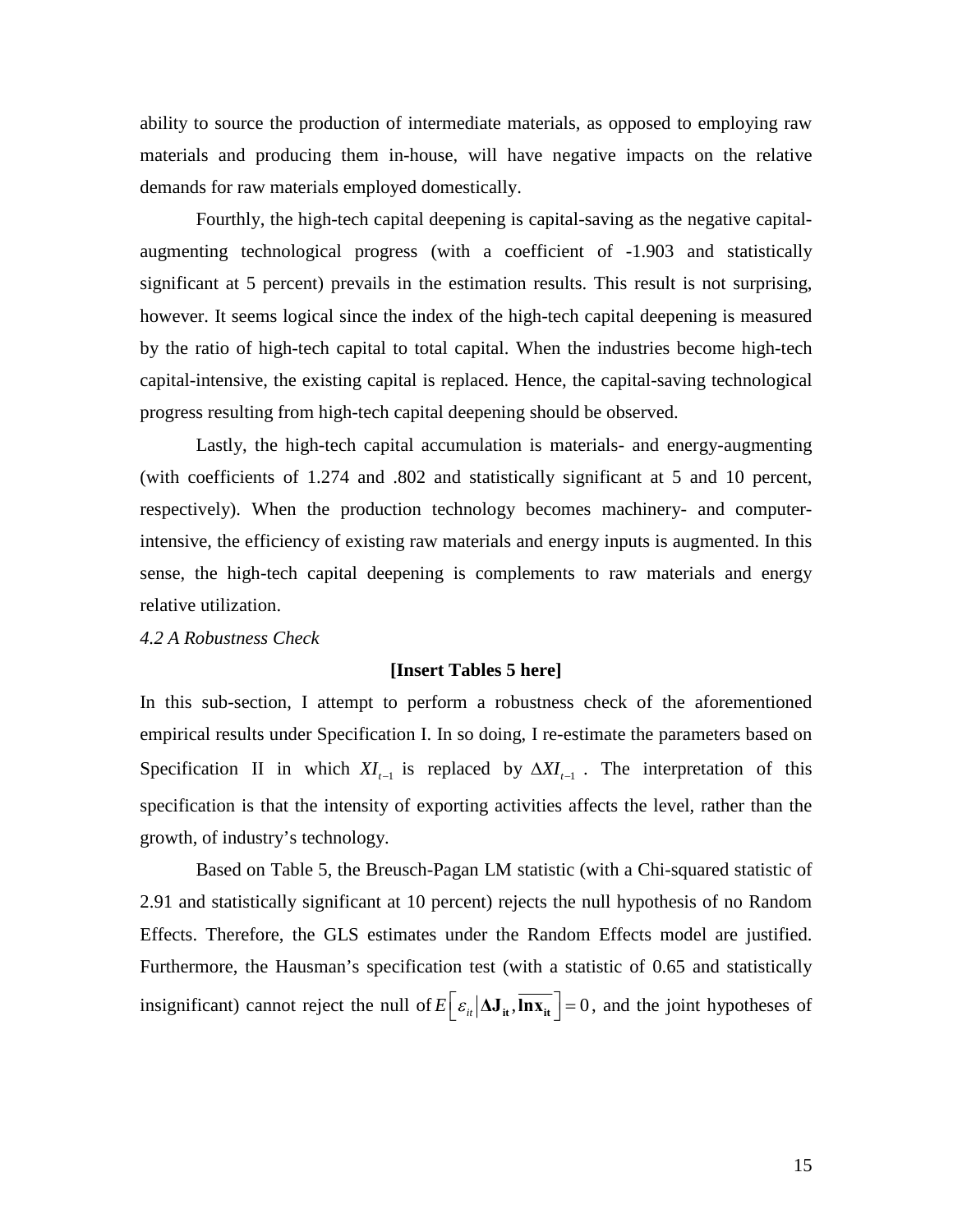$\mathbf{r}'\mathbf{C} = \mathbf{0}$  cannot be rejected.<sup>22</sup> This implies that the GLS estimates are both unbiased and consistent and support the assumption of linear homogeneity. As before, the discussions in this sub-section will be based on the GLS estimates reported in the first column of Table 5.

The results can be summarized as follows. First, the absence of neutral technological progress resulting from the learning effect and the high-tech capital deepening is robust with respect to the model specifications. That is, both factors affect TFPG mainly through the non-neutral technological progress. Secondly, although the signs of parameter estimates for the learning effect are unchanged, the labor-augmenting and materials-saving technological progress turn out to be statistically insignificant, whereas the strong, energy-saving technological progress (with the coefficient of  $-.4736$ ) and statistically significant at 5 percent) is observed. Therefore, the learning effect is energy-saving as it reduces the relative demand for energy utilization. Lastly, the results that a high-tech capital accumulation is capital-saving and materials- and energyaugmenting are robust across two specifications.

Although the productivity impacts of the learning effects are susceptible to the econometric model specifications, $2<sup>3</sup>$  my empirical exercise yields the clearer insights into the channel through which the learning effect accounts for TFPG in Singapore manufacturing industries. When the industries intensively engage in exporting activities, the existing labor and capital employed are likely to reap benefits from the productivity improvements, whereas the export-led strategy may result in a decline in the domestic relative demands for raw materials and energy consumption. To me, Specification I may be more preferable due to the fact that the labor-augmenting and materials-saving technological progress turn out to be statistically insignificant in Specification II. Furthermore, Specification I yields the slightly higher degree of model fitness in terms of Chi-squared.

*4.3 Time-specific Effects of Learning by Exporting and High-tech Capital Deepening*

<sup>&</sup>lt;sup>22</sup> The Chi-squared statistic for the joint hypotheses of  $\iota'C = 0$  is .202 and not statistically significant at 5 percent. The results are qualitatively unchanged for the individual hypotheses testing.

 $^{23}$  It should be highlighted that Specifications I and II have different interpretations. The former implies that the export intensity affects the industry's technological growth, and the latter shows that the export intensity affects the level of technology.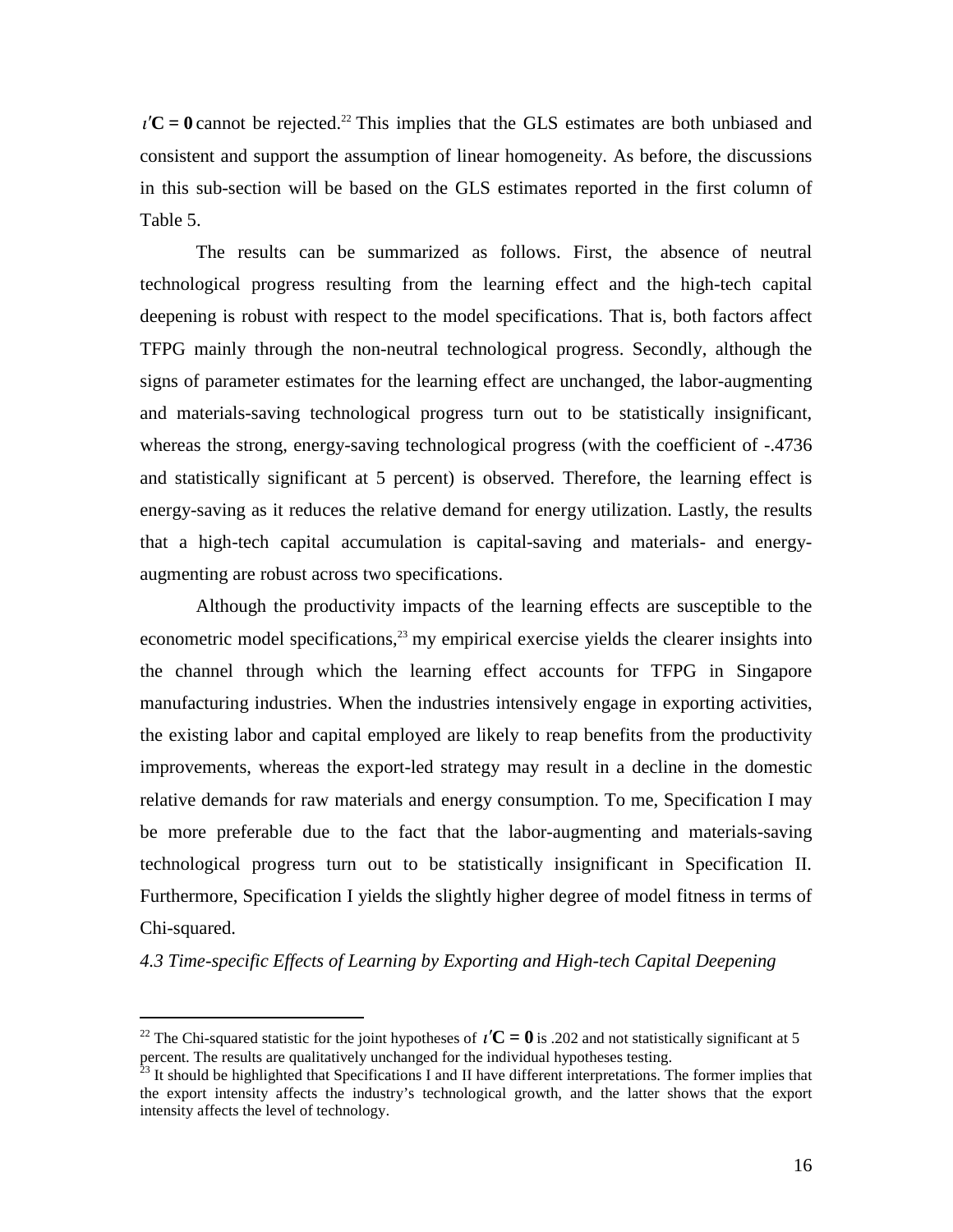In this sub-section, I divide the dataset of Singapore manufacturing industries into two sub-periods, 1974-1994 and 1995-2006. As discussed in Section 2, the trends portrayed in Figure 2 seem to suggest that there were structural shifts or policy changes from the export-led development to the high-tech capital accumulation. It may be interesting to see whether the learning effect and high-tech capital deepening may play different roles in explaining TFPG in the Singapore manufacturing sector.

#### **[Insert Table 6 here]**

Table 6 shows the GLS estimates of Specification I under the Random Effects model. The Chow test indicates that there are structural changes in these two sub-periods (with the Chi-squared statistic equal to 17.91 and statistically significant at 10 percent). The results reveal that the materials-saving technological progress of learning by exporting prevails in both 1974-1994 and 1995-2006. Interestingly, the factor-biased productivity gains from the learning effect are evolved over time. For the period of 1974- 1994, the learning effect is capital-augmenting (with the coefficient of .081 and statistically significant at 10 percent) and therefore shifts the relative demand for capital. In the period of 1995-2006, the productivity improvements from exporting activities are labor-augmenting (with the coefficient of .092 and statistically significant at 5 percent). That is, the existing labor can reap benefits from the non-neutral technological growth resulting from the learning effect.

High-tech capital deepening also plays different roles in explaining TFPG in these two sub-periods. It contributes to TFPG via the materials-augmenting technological growth (with the coefficient of 1.487 and statistically significant at 5 percent) during 1974-1994 but is capital-saving and energy-augmenting (with the coefficients of -3.525 and 2.341 and statistically significant at 5 and 10 percent, respectively) during 1995-2006.

To summarize, my empirical exercises in this sub-section are complementary to the discussions in Sub-sections 4.1 and 4.2. I show that the factor-biased technological progress resulting from the export-led development and the high-tech capital accumulation is period-specific since the productivity improvements depend on how the industrial development policies and endogenous economic transformation are directed toward factors of production. My empirical exercise taking into account the structural changes in this sub-section complements my preliminary results based on the pooled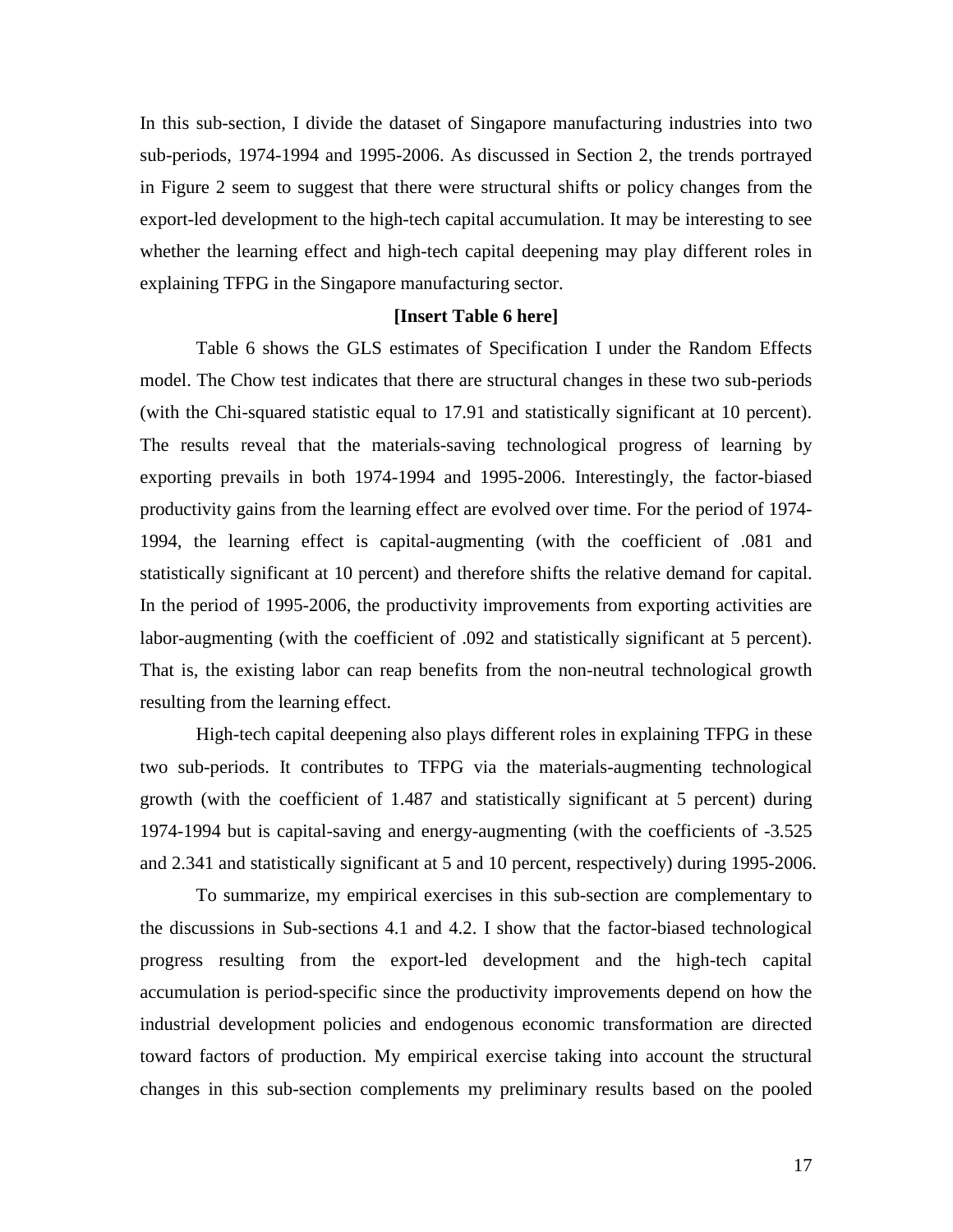dataset discussed in previous sub-sections. Nevertheless, the results reveal only some small differences.

*4.4 The Impacts of the Learning Effect and High-tech Capital Deepening on the TFPG* In this sub-section, I aim to analyze the extent to which the learning effect and high-tech capital deepening may explain the total factor productivity growth (TFPG) in Singapore manufacturing industries during 1974-2006. In so doing, I employ the consistent GLS estimates based on the Random Effects model (in Table 4) and evaluate (12) and (13) at mean values.<sup>24</sup>

#### **[Insert Table 7 here]**

Table 7 reports  $\triangle TFPG_X$  and  $\triangle TFPG_T$  in contrast with the actual *TFPG*. It yields the following interesting results. First and most importantly, the learning effect can largely explain the TFPG in the Singapore manufacturing sector during 1974-2006 ( $\triangle TFPG_X = .0142$  compared with the actual *TFPG* = .0178). My results may be in contrast with most previous studies which find little evidence that participating in the export markets can improve productivity performance, i.e. Clerides, Lach, and Tybout (1998) for Columbia, Mexico, and Morocco; Bernard and Jensen (1999) for the US; and Greenaway and Kneller (2004) for the UK, among others.<sup>25</sup> However, as is highlighted earlier, their notion of learning by exporting is captured by the export market participation whereas that in the present paper is captured by how intensive the exporting activities are. In this sense, this paper may contribute to the literature on learning by exporting in a way that the productivity growth from the learning effect relies crucially on the export intensity. In addition, my results may shed further light on the importance of outward-oriented strategies which substantiate learning and knowledge accumulations as a primary source of productivity growth.

Secondly, my TFPG decomposition reveals the mechanism through which the learning effect entails productivity growth. Specifically, the positive net effect on TFPG stems from the fact that the labor- and capital-augmenting effects of learning by

<sup>&</sup>lt;sup>24</sup> Recall that a Hausman test cannot reject the null hypothesis that the GLS estimates under the Random Effects model are consistent.

<sup>&</sup>lt;sup>25</sup> Nonetheless, Baldwin and Gu (2003) for Canadian manufacturing and De Loecker (2007) for Slovenian manufacturing show that export-market participation can more or less account for the subsequent TFP growth.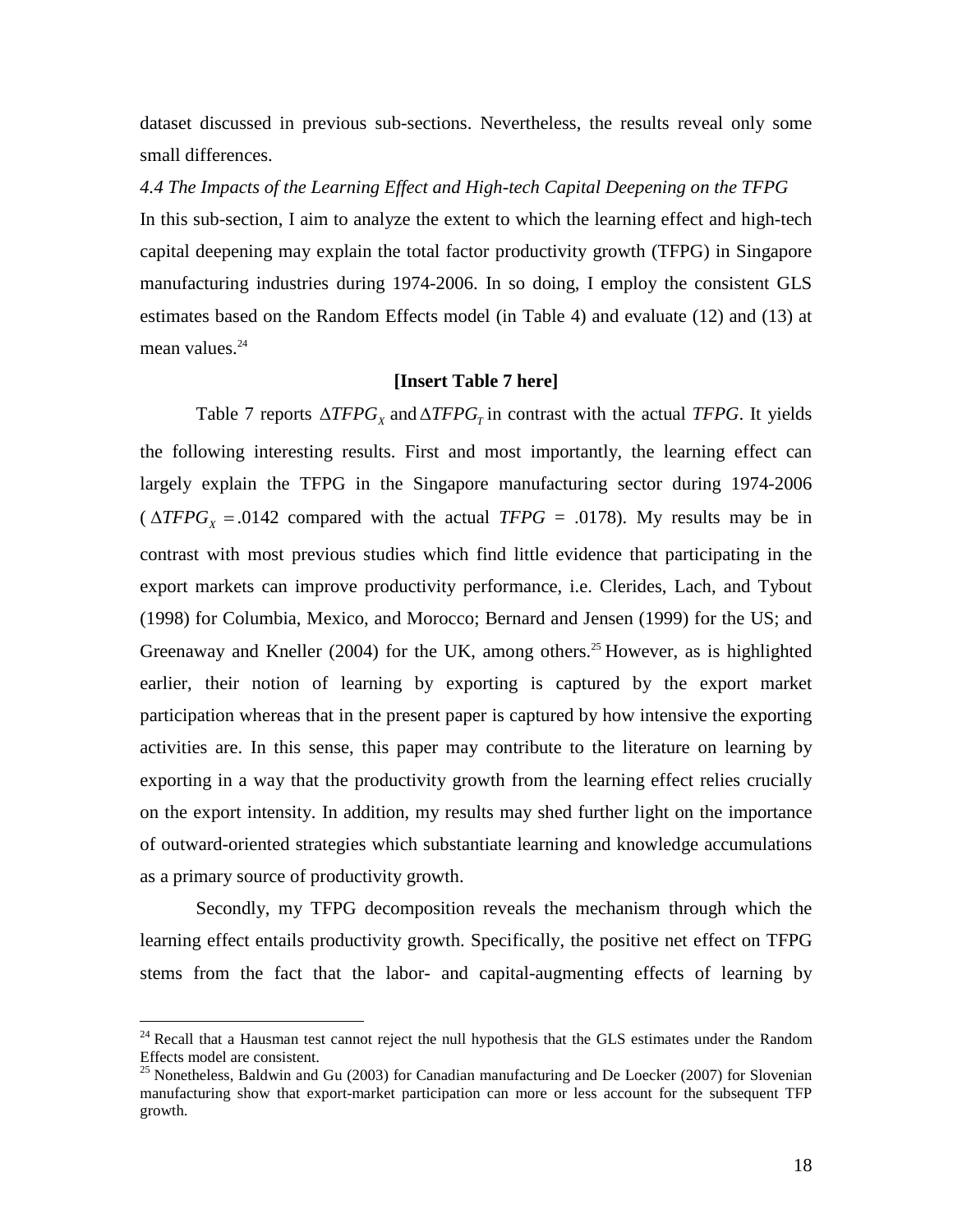exporting dominate the materials- and energy-saving ones (see Table 4). It should be noted that the positive net effect on TFPG from learning by exporting characterize most of the manufacturing industries, except food, beverage, and tobacco; refined petroleum products; petrochemical products; and basic metal products. Interestingly, these industries have relatively low values of the export intensity index (less than 50 percent). <sup>26</sup> This may implies that the industries successfully reaping benefits from the learning effect are those intensively engaged in exporting activities.

Thirdly, high-tech capital deepening also contributes to TFPG in the manufacturing sector ( $\triangle TFPG<sub>T</sub> = .0079$  compared with the actual *TFPG* = .0178).<sup>27</sup> Therefore, my empirical results have shown that the Singapore's industrialization path with high-tech capital formation at the establishment levels is rather successful in sustaining productivity growth. Nevertheless, its contribution seems to be smaller than the learning effect. Therefore, the learning effect may be a better explanatory factor for TFPG in Singapore manufacturing industries during 1974-2006.

Last but not least, the productivity growth from high-tech capital formation may not always hold at the industry-specific level. Specifically, its positive net effect prevails in most of the industries, except food, beverage, and tobacco; leather products and footwear; paper products; printing; petrochemical products; pharmaceutical products; non-metallic mineral products; and transportation equipment.

#### **5. Concluding Remarks**

The present paper employs the Feenstra and Hanson's (1997) approach to decomposing total factor productivity growth (TFPG) to empirically investigate the extent to which the learning-by-exporting and high-tech capital deepening may account for the TFPG in Singapore manufacturing industries during 1974-2006. Unlike the existing literature on export-led growth, the notion of learning by exporting is captured by the lagged intensity of exports, instead of export-market participation. The index of high-tech capital deepening is measured by the ratio of high-tech capital to total capital.

 $26$  See Figure 3 in Sub-section 2.2.

 $27$  Ones may observe that the total effect of learning effect and high-tech capital deepening is greater than the actual TFPG. This is possible since the actual TFPG also incorporates other unobserved factors.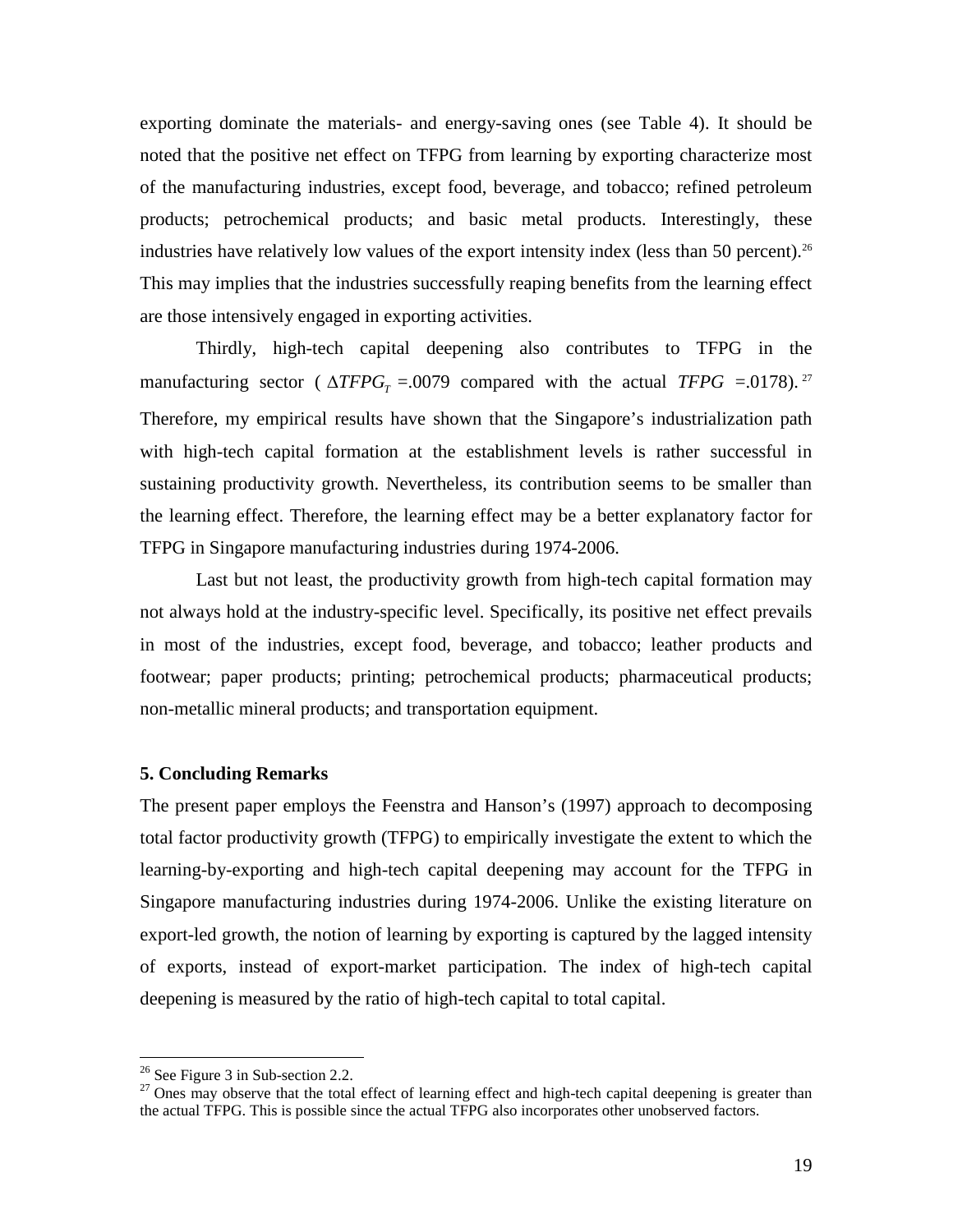The decomposition of TFPG may contribute to the literatures on export-led growth and high-tech capital formation since it reveals how both factors affect TFPG and relative factor demands. The empirical results show that Singapore manufacturing industries may benefit from non-neutral technological progress by engaging in exporting activities. The productivity improvements from having been an exporter may be attainable by the transfer of technology, administrative and organizational knowledge, automation, and standardization. My results, though sensitive to model specifications, show that the learning effect results in the labor- and capital-augmenting technological progress. However, it also entails the materials- and energy-saving technological progress. In contrast to the learning effect, the high-tech capital formation is capital-saving and materials- and energy-augmenting. This is not surprising in that, as the industries become more computerized, the relative demands for other complementary inputs, i.e. materials and energy inputs, will increase whereas that of the existing capital will decline.

By using the parameter estimates, I evaluate the contributions of the learning effect and high-tech capital deepening to the actual TFPG. In contrast with most previous studies (Clerides, Lach, and Tybout, 1998; Bernard and Jensen, 1999, among others), the learning effect can largely explain TFPG in the Singapore manufacturing sector. Like the learning effect, a high-tech capital accumulation has positive, though smaller, impacts on TFPG. Therefore, the learning effect better explains TFPG in Singapore manufacturing industries than high-tech capital deepening during 1974-2006.

#### **References**

- Amiti, M., and S-J. Wei (2006), "Services Offshoring and Productivity: Evidence from the United States," NBER Working Paper, No. 11926.
- Aw, B-Y, S. Chung, and M.J. Roberts (2000), "Productivity and Turnover in the Export Market: Micro-level Evidence from the Republic of Korea and Taiwan (China)," *World Bank Economic Review*, Vol. 14, pp. 65-90.
- Baldwin, J.R. and W. Gu (2003), "Export-market Participation and Productivity Performance in Canadian Manufacturing," *Canadian Journal of Economics*, Vol. 36, pp. 634-657.

Baltagi, B.H. (2005), *Econometric Analysis of Panel Data*, Chichester: Wiley.

Batelsman, E.J. and Gray, W. (1996), "The NBER Manufacturing Productivity Database," NBER Technical Working Paper, No. 205.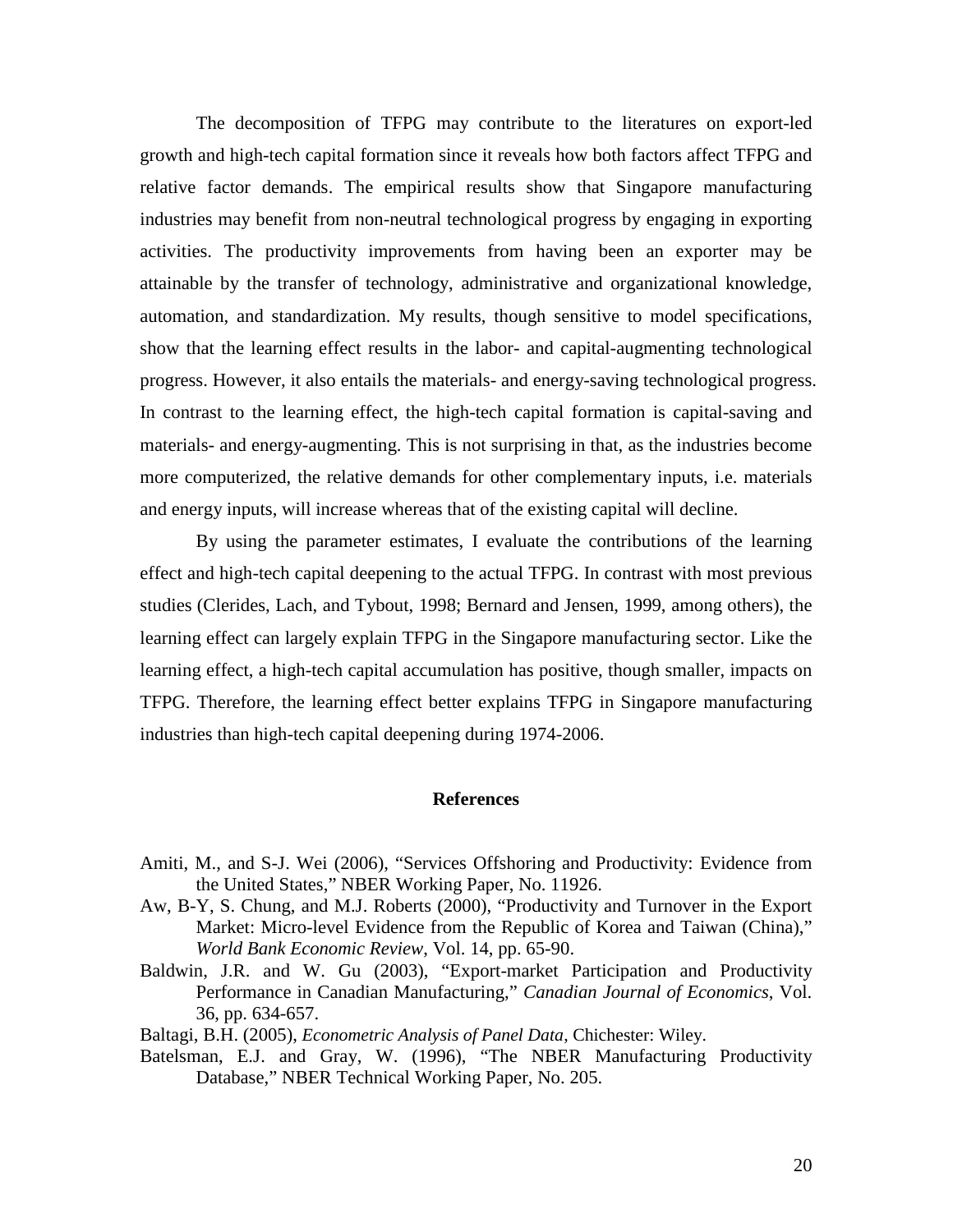- Bernard, A.B. and J.B. Jensen (1995), "Exporters, Jobs, and Wages in U.S. Manufacturing, 1976-87," *Brooking Papers on Economic Activity, Microeconomics*, pp. 67-119.
- Bernard, A.B. and J.B. Jensen (1999), "Exceptional Export Performance: Cause, Effect or Both?," *Journal of International Economics*, Vol. 47, pp.1-25.
- Bernard, A.B., J. Eaton, J.B. Jensen, and S. Kortum (2003), "Plants and Productivity in International Trade," *American Economic Review*, Vol. 93, pp. 1268-1290.
- Bruton, H.J. (1998), "A Reconsideration of Import Substitution," *Journal of Economic Literature*, Vol. 36, pp. 903-936.
- Clerides, S.K., S. Lach, and J.R. Tybout (1998), "Is Learning by Exporting Important? Micro-dynamic Evidence from Colombia, Mexico, and Morocco," *Quarterly Journal of Economics*, Vol. 113, pp. 903-948.
- De Loecker, J. (2007), "Do Exports Generate Higher Productivity? Evidence from Slovenia," *Journal of International Economics*, Vol. 73, pp. 69-98.
- Evenson, R. and L. Westphal (1995), "Technological Change and Technology Strategy," in T.N. Srinivasan and J. Behrman (eds.), *Handbook of Development Economics, Volume 3*, Amsterdam: North-Holland.
- Feenstra, R.C. and G.H. Hanson (1997), "Productivity Measurement and the Impact of Trade and Technology on Wages: Estimates for the U.S., 1972-1990," NBER Working Paper, No. 6052.
- Fei, J.C.H. and G. Ranis (1965), "Innovational Intensity and Factor Bias in the Theory of Growth," *International Economic Review*, Vol. 6, pp. 182-198.
- Greenaway, D. and R. Kneller (2004), "Industry Differences in the Effect of Export Market Entry: Learning by Exporting?," *GEP Research Paper 2004/33*, Leverhume Centre for Research on Globalisation and Economic Policy, University of Nottingham.
- Hausman, J.A. and W.E. Taylor (1981), "Panel Data and Unobservable Individual Effects," *Econometrica*, Vol. 49, pp. 1377-1398.
- Hsieh, C-T (2002), "What Explains the Industrial Revolution in East Asia? Evidence from the Factor Markets," *American Economic* Review, Vol. 92, pp. 502-526.
- Melitz, M.J. (2003), "The Impact of Trade on Intra-industry Reallocations and Aggregate Industry Productivity," *Econometrica*, Vol. 71, pp. 1695-1725.
- Morrison, C. and E.R. Berndt (1991), "Assessing the Productivity of Information Technology Equipment in U.S. Manufacturing Industries," NBER Working Paper, No. 3582.
- Oliner, S. and D. Sichel (1994), "Computers and Output Growth Revisited: How Big Is the Puzzle?," *Brooking Papers on Economic Activity*, Vol. 1994, pp. 273-334.
- (2000), "The Resurgence of Growth in the Late 1990s: Is Information Technology the Story?," *Journal of Economic Perspectives*, Vol. 14, pp. 3-22.
- Siegel, D. (1997), "The Impact of Computers on Manufacturing Productivity Growth: A Multiple-Indicators, Multiple-Causes Approach," *Review of Economics and Statistics*, Vol. 79, pp. 68-78.
- Siegel, D. and Z. Griliches (1992), "Purchased Services, Outsourcing, Computers, and Productivity in Manufacturing," NBER Working Paper, No. 3678, and in Z. Griliches (ed.), *Output Measurement in the Service Sector*, Chicago: University of Chicago Press.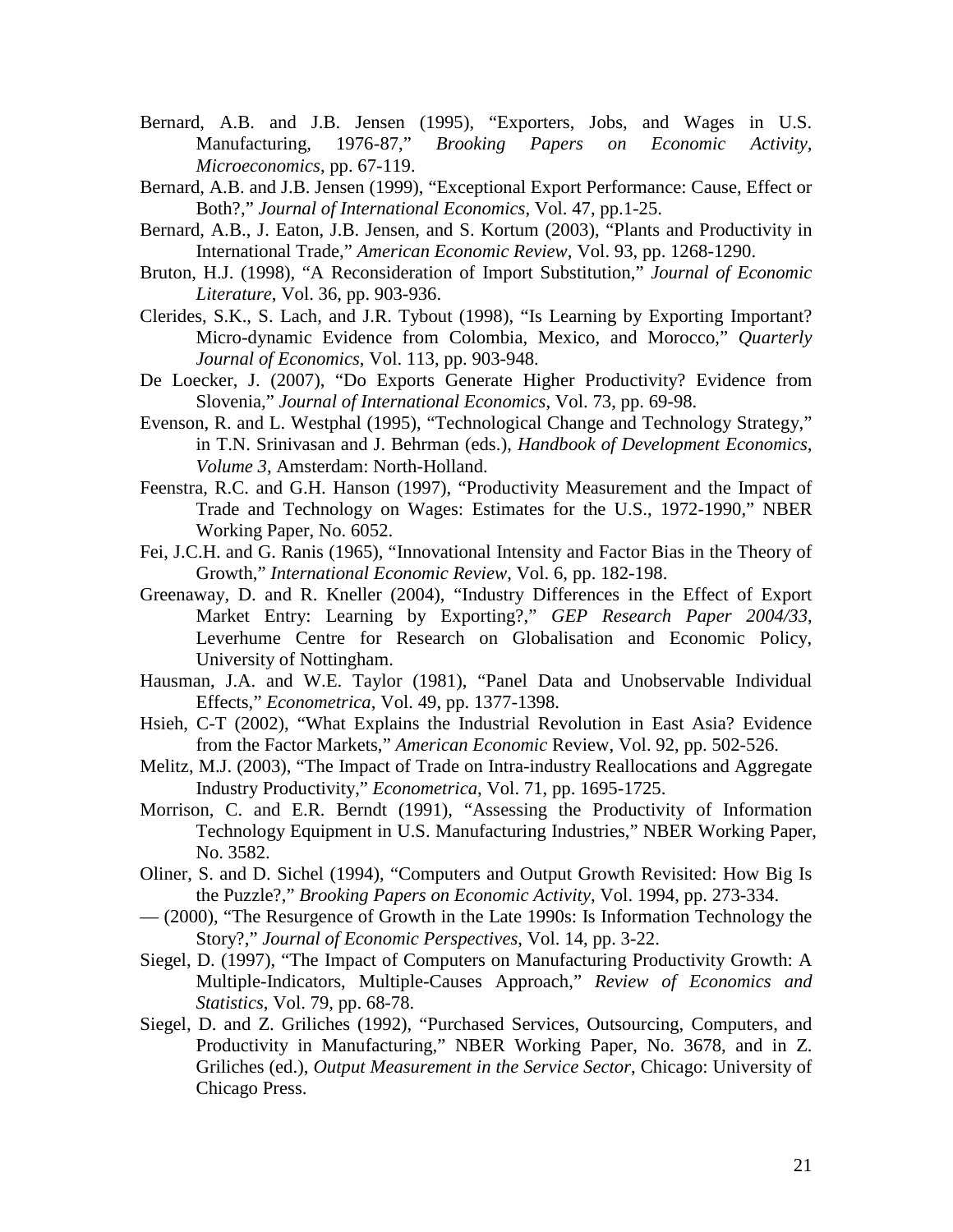- Stiglitz, J.E. (1996), "Some Lessons from the East Asian Miracle," *World Bank Research Observer*, Vol. 11, pp. 151-177.
- Van Biesebroeck, J. (2005), "Exporting Raises Productivity in Sub-Saharan African Manufacturing Firms," *Journal of International Economics*, Vol. 67, pp. 373-391.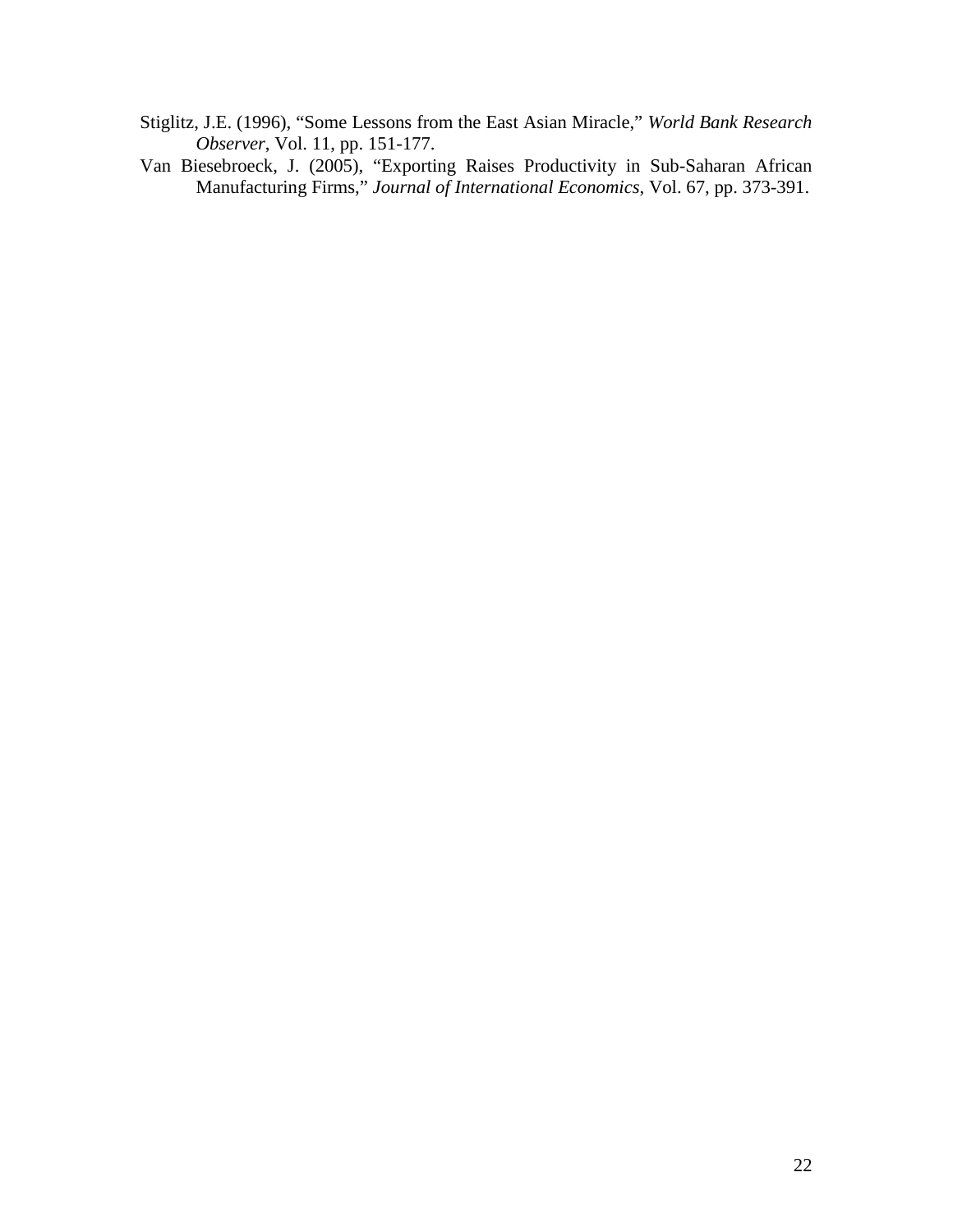#### **Appendix**

| <b>Variables</b>        | Obs. | <b>Mean</b> | S.D.     | Min       | <b>Max</b>           |
|-------------------------|------|-------------|----------|-----------|----------------------|
| <b>TFPG</b>             | 608  | 0.0105      | 0.1712   | $-1.0322$ | 0.9765               |
| $S_L$                   | 627  | 0.1388      | 0.0623   | 0.0074    | 0.4879               |
| $S_K$                   | 627  | 0.3098      | 0.1020   | 0.0693    | 0.6481               |
| $S_M$                   | 627  | 0.5268      | 0.1242   | 0.2149    | 0.9111               |
| ${\cal S}_E$            | 627  | 0.0247      | 0.0226   | 0.0032    | 0.1844               |
| Labor (number)          | 627  | 15957.25    | 24274.79 | 577       | 144942               |
| Capital (thousand \$)   | 627  | 872031.5    | 1940262  | 2733      | $1.71 \times 10^{7}$ |
| Materials (thousand \$) | 627  | 2200057     | 6458614  | 17957.22  | $5.30\times10^{7}$   |
| Energy (thousand \$)    | 627  | 34471.82    | 52668.57 | 169.4972  | 360839.7             |
| XI                      | 627  | 0.4907      | 0.2227   | 0.0346    | 0.9486               |
| $\overline{T}$          | 627  | 0.6911      | 0.1756   | 0.2907    | 0.9857               |

Table 1: Summary of Statistics, Singapore Manufacturing Industries 1974-2006.

Note: 1) The values of production factors and exports are deflated by appropriate price indices. 2)  $s_x$  is the cost share of a factor  $x$ . 3)  $XI$  is the ratio of real exports to total real sales. 4)  $T$  is the ratio of high-tech to total capital after adjusted by appropriate capital price indices.

Table 2: A Correlations Matrix of Total Factor Productivity Growth and Structural Variables.

|                    | <b>TFPG</b> | $XI_{t-1}$ | $\Delta X I_{t-1}$ | $\Delta I$ , |
|--------------------|-------------|------------|--------------------|--------------|
| <b>TFPG</b>        |             |            |                    |              |
| $XI_{t-1}$         | 0.0173      |            |                    |              |
| $\Delta X I_{t-1}$ | $-0.02$     | 0.0913     |                    |              |
| $\Delta T_{t}$     | $-0.0905$   | 0.0204     | $-0.048$           |              |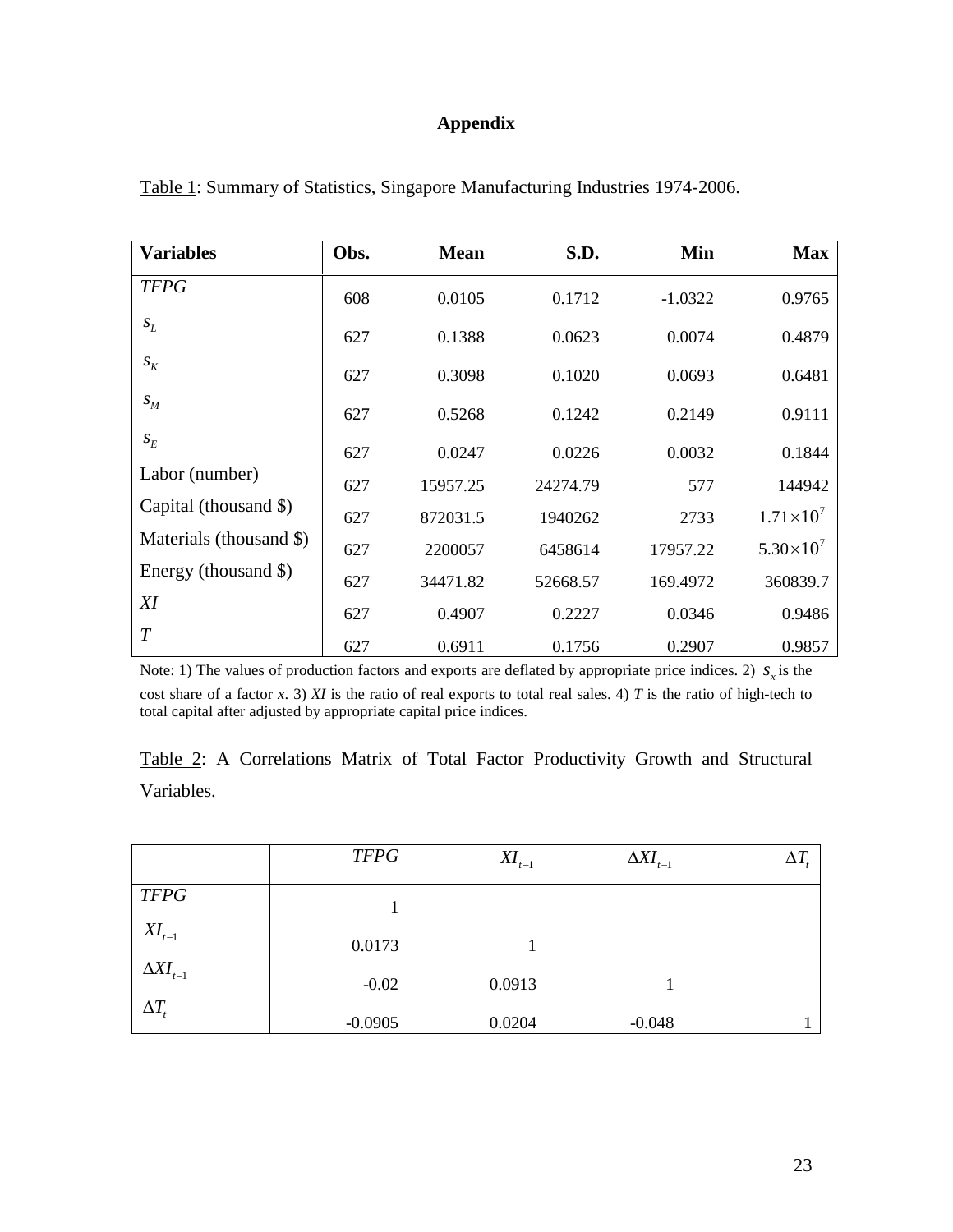Table 3: Selected Key Indicators in Singapore Manufacturing Sectors, 1974-2006.

| <b>Indicators</b>                                           | <b>Percentage</b> |
|-------------------------------------------------------------|-------------------|
| Manufacturing Value Added (% of GDP)                        | 26.05             |
| Annual Growth Rate of Manufacturing Sectors                 | 7.68              |
| Gross Saving Rate (% of GDP)                                | 41.82             |
| Employment in Manufacturing Sectors (% of Total Employment) | 32.24             |
| <b>Unemployment Rate</b>                                    | 3.46              |
| Manufacturing Exports (% of Total Manufacturing)            | 49.07             |
| High-tech Capital (% of Total Capital)                      | 69.11             |

Sources: World Development Indicators (WDI) database, *The World Bank Group* and Census of Manufacturing Activities (CMA), *Singapore Economic Development Board*.

Figure 1: Exports and High-tech Capital Formation in Singapore Manufacturing Industries, 1974-2006.

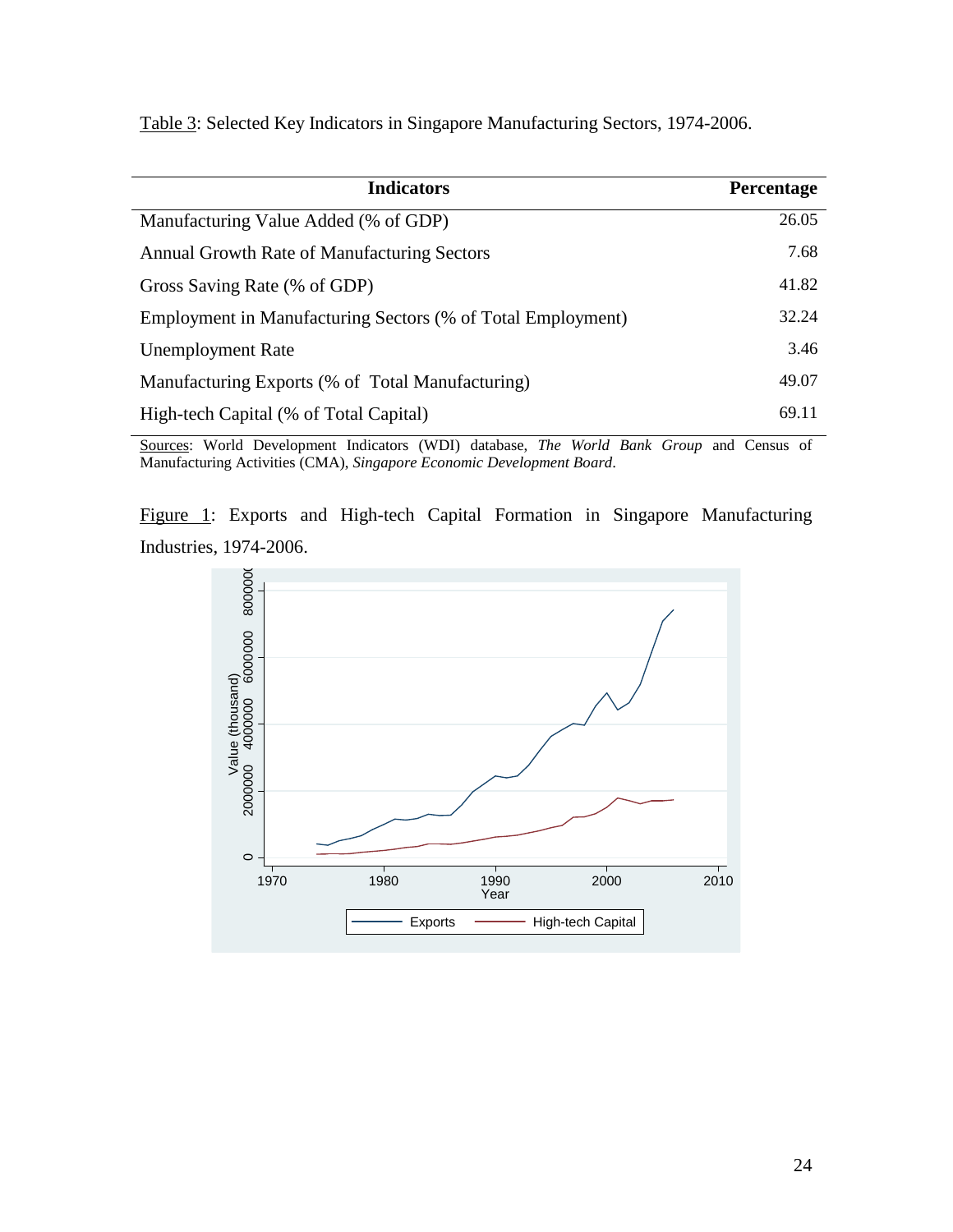Figure 2: The Ratios of Export Intensity (*XI*) and High-tech Capital Deepening (*T*) in Singapore Manufacturing Industries, 1974-2006.



Note: *XI* is measured by the ratio of exports to total sales. *T* is measured by the ratio of high-tech assets, such as machinery, computers, and office equipment, to total assets.

Figure 3: Scatter Plot of the Ratios of Export Intensity (*XI*) and High-tech Capital

Deepening (*T*) across Singapore Manufacturing Industries.



Note: *XI* is measured by the ratio of exports to total sales. *T* is measured by the ratio of high-tech assets, such as machinery, computers, and office equipment, to total assets.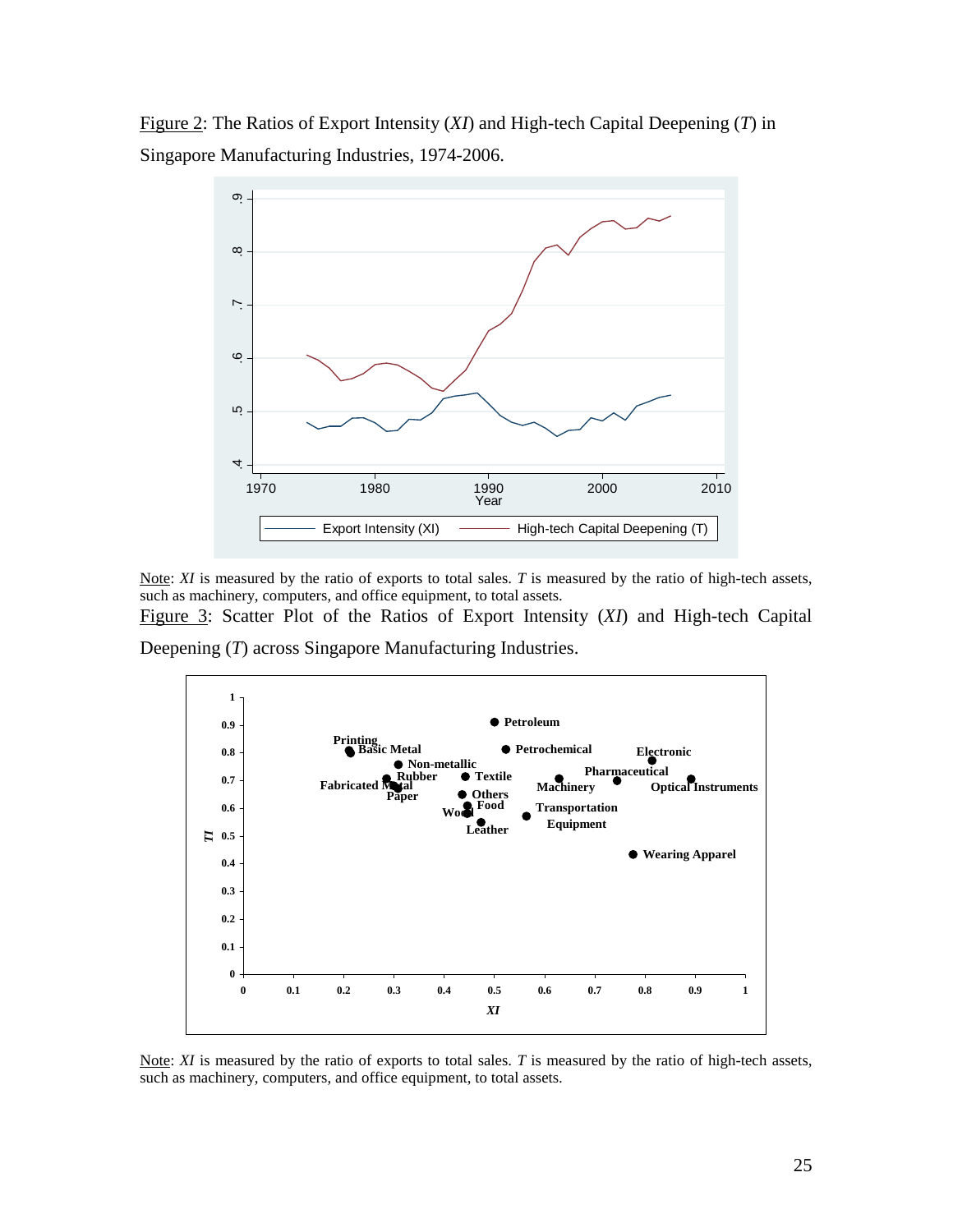Table 4: Panel Data Estimations of Specification I, Singapore Manufacturing Industries, 1974-2006.

| $c_{\mu x} X I_{n-1} \ln M_{it} + c_{\mu r} \Delta T_{it} \ln M_{it} + c_{\mu x} X I_{n-1} \ln E_{it} + c_{\mu r} \Delta T_{it} \ln E_{it} + \varepsilon_{it}$ |                 |                   |                |                        |                  |                    |
|----------------------------------------------------------------------------------------------------------------------------------------------------------------|-----------------|-------------------|----------------|------------------------|------------------|--------------------|
|                                                                                                                                                                |                 | Random Effects    |                | Within (Fixed Effects) |                  | <b>Between</b>     |
|                                                                                                                                                                | $XI_{t-1}$      | $\Delta T_{t}$    | $XI_{t-1}$     | $\Delta T_{t}$         | $XI_{t-1}$       | $\Delta T_{t}$     |
| Neutral TP                                                                                                                                                     | .0095(.130)     | $-2.7000(2.452)$  | .2471(.273)    | $-2.7611(2.466)$       | .1215(.211)      | $-2.711(11.102)$   |
| L-augmenting TP                                                                                                                                                | $.0350(.018)**$ | .1629(.333)       | $-.0508(.045)$ | .1692(.333)            | $-.0044(.018)$   | $3.3632(1.425)$ ** |
| K-augmenting TP                                                                                                                                                | $.0492(.028)*$  | $-1.9026(.79)$ ** | .0579(.042)    | $-1.8967(.78)$ **      | $.1048(.043)$ ** | $-6.1492(2.14)$ ** |
| M-augmenting TP                                                                                                                                                | $-.0461(.025)*$ | $1.2740(.502)**$  | $-.0548(.037)$ | $1.260(.513)**$        | $-.0605(.019)**$ | $2.8679(1.452)^*$  |
| E-augmenting TP                                                                                                                                                | $-.0330(.024)$  | $.8024(.440)*$    | .0113(.039)    | $.8103(.430)*$         | $-.0591(.036)$   | 1.2122(1.095)      |
| No. of Obs.                                                                                                                                                    | 608             |                   | 608            |                        |                  | 608                |
| Chi-squared                                                                                                                                                    | $28.73**$       |                   |                |                        |                  |                    |
| F Statistic                                                                                                                                                    |                 |                   | $2.03**$       |                        | $10.09**$        |                    |
| Breusch-Pagan                                                                                                                                                  | $7.42**$        |                   |                |                        |                  |                    |
| Hausman Test                                                                                                                                                   | 4.42            |                   |                |                        |                  |                    |
| $H_0: i'\mathbf{C} = \mathbf{0}$                                                                                                                               | Accepted        |                   |                |                        |                  |                    |

**Specification I:**  $TFPG_{ii} = \gamma_X XI_{ii-1} + \gamma_T \Delta T_{ii} + c_{IX} XI_{ii-1} \overline{\ln L}_{ii} + c_{LT} \Delta T_{ii} \overline{\ln L}_{ii} + c_{XX} XI_{ii-1} \overline{\ln K}_{ii} + c_{KT} \Delta T_{ii} \overline{\ln K}_{ii} + c_{KT} \Delta T_{ii} \overline{\ln K}_{ii}$ 

|  |  |  | $c_{_{MX}} XI_{_{it-1}} \ln M_{^{it}} + c_{_{MT}} \Delta T_{_{it}} \ln M_{^{it}} + c_{_{EX}} XI_{_{it-1}} \ln E_{^{it}} + c_{_{ET}} \Delta T_{_{it}} \ln E_{^{it}} + \varepsilon_{_{it}}$ |
|--|--|--|-------------------------------------------------------------------------------------------------------------------------------------------------------------------------------------------|
|  |  |  |                                                                                                                                                                                           |

Note: 1) Robust standard errors in parentheses. 2) \* statistically significant at 10 percent; 3) \*\* statistically significant at 5 percent. 4) The Generalized Least Squares (GLS) estimation using the Swamy-Arora and heteroskedasticity-robust estimators is employed in the Random Effects model. 5) The Ordinary Least Squares (OLS) estimation with heteroskedasticity-robust estimators is employed in the Fixed Effects model. 6) The Weighted Least Squares (WLS) estimation is employed in the Between model. 7) The Breusch-Pagan test is based on the Lagrange Multiplier (LM) test under the null hypothesis that there are no random effects. 8) The Hausman test is under the null hypothesis that Random Effects estimates are unbiased and consistent and is calculated by using the pair of Random Effects and Fixed Effects estimates. 9)  $H_0: i'C = 0$  is jointly tested against GLS estimates at the 5 percent level of significance.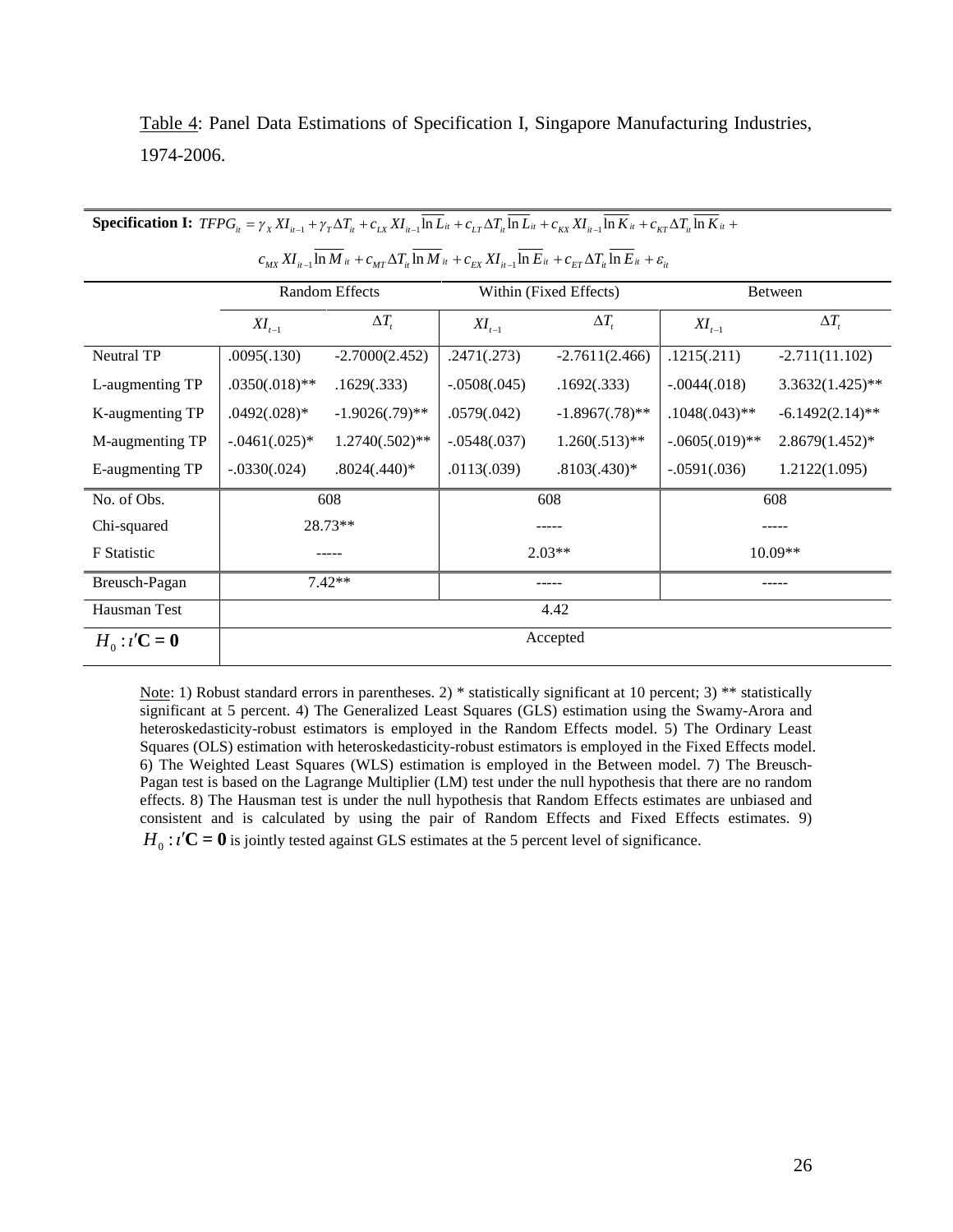Table 5: Panel Data Estimations of Specification II, Singapore Manufacturing Industries, 1974-2006.

| MА<br>$u-1$<br>M1<br>EΛ<br>$l - 1$<br>- E.I |                    |                       |                    |                        |                    |                    |
|---------------------------------------------|--------------------|-----------------------|--------------------|------------------------|--------------------|--------------------|
|                                             |                    | <b>Random Effects</b> |                    | Within (Fixed Effects) | <b>Between</b>     |                    |
|                                             | $\Delta X I_{t-1}$ | $\Delta T_{t}$        | $\Delta X I_{t-1}$ | $\Delta T_{t}$         | $\Delta X I_{t-1}$ | $\Delta T_{\rm r}$ |
| Neutral TP                                  | $-1.6027(.982)$    | $-.6877(2.091)$       | $-1.3544(.996)$    | $-.6601(2.164)$        | $-3.5684(8.044)$   | 2.7201(9.034)      |
| L-augmenting TP                             | .0477(.1251)       | .3917(.383)           | .0494(.123)        | .2383(.409)            | $-.6010(.930)$     | $1.8911(.794)*$    |
| K-augmenting TP                             | $.6109(.264)$ **   | $-1.9905(.80)$ **     | $.6327(.269)**$    | $-2.024(.814)$ **      | .1353(1.197)       | $-1.1628(1.379)$   |
| M-augmenting TP                             | $-.1480(.210)$     | $.9195(.500)*$        | $-.1902(.213)$     | $1.0158(.527)^*$       | .6663(1.091)       | $-.5428(1.189)$    |
| E-augmenting TP                             | $-.4736(.20)$ **   | $.9803(.418)$ **      | $-.4736(.203)**$   | $1.0323(.406)$ **      | $-.1681(1.239)$    | .2119(1.189)       |
| No. of Obs.                                 | 589                |                       | 589                |                        |                    | 589                |
| Chi-squared                                 | $24.17**$          |                       |                    |                        |                    |                    |
| F Statistic                                 |                    |                       | $2.19**$           |                        | 2.31               |                    |
| Breusch-Pagan                               | $2.91*$            |                       |                    |                        | -----              |                    |
| Hausman Test                                | 0.65               |                       |                    |                        |                    |                    |
| $H_0: i'\mathbf{C} = \mathbf{0}$            | Accepted           |                       |                    |                        |                    |                    |

| <b>Specification II:</b> $TFPG_{it} = \gamma_X \Delta X I_{it-1} + \gamma_T \Delta T_{it} + c_{LX} \Delta X I_{it-1} \ln L_{it} + c_{LT} \Delta T_{it} \ln L_{it} + c_{KX} \Delta X I_{it-1} \ln K_{it} + c_{KT} \Delta T_{it} \ln K_{it} +$ |
|----------------------------------------------------------------------------------------------------------------------------------------------------------------------------------------------------------------------------------------------|
|----------------------------------------------------------------------------------------------------------------------------------------------------------------------------------------------------------------------------------------------|

|  |  | $c_{_{MX}}\Delta XI_{_{it-1}}\ln M_{^{it}}+c_{_{MT}}\Delta T_{_{it}}\ln M_{^{it}}+c_{_{EX}}\Delta XI_{_{it-1}}\ln E_{^{it}}+c_{_{ET}}\Delta T_{_{it}}\ln E_{^{it}}+\varepsilon_{_{it}}$ |  |  |  |  |
|--|--|-----------------------------------------------------------------------------------------------------------------------------------------------------------------------------------------|--|--|--|--|
|--|--|-----------------------------------------------------------------------------------------------------------------------------------------------------------------------------------------|--|--|--|--|

Note: 1) Robust standard errors in parentheses. 2) \* statistically significant at 10 percent; 3) \*\* statistically significant at 5 percent. 4) The Generalized Least Squares (GLS) estimation using the Swamy-Arora and heteroskedasticity-robust estimators is employed in the Random Effects model. 5) The Ordinary Least Squares (OLS) estimation with heteroskedasticity-robust estimators is employed in the Fixed Effects model. 6) The Weighted Least Squares (WLS) estimation is employed in the Between model. 7) The Breusch-Pagan test is based on the Lagrange Multiplier (LM) test under the null hypothesis that there are no random effects. 8) The Hausman test is under the null hypothesis that Random Effects estimates are unbiased and consistent and is calculated by using the pair of Random Effects and Fixed Effects estimates. 9)  $H_0: i'C = 0$  is jointly tested against GLS estimates at the 5 percent level of significance.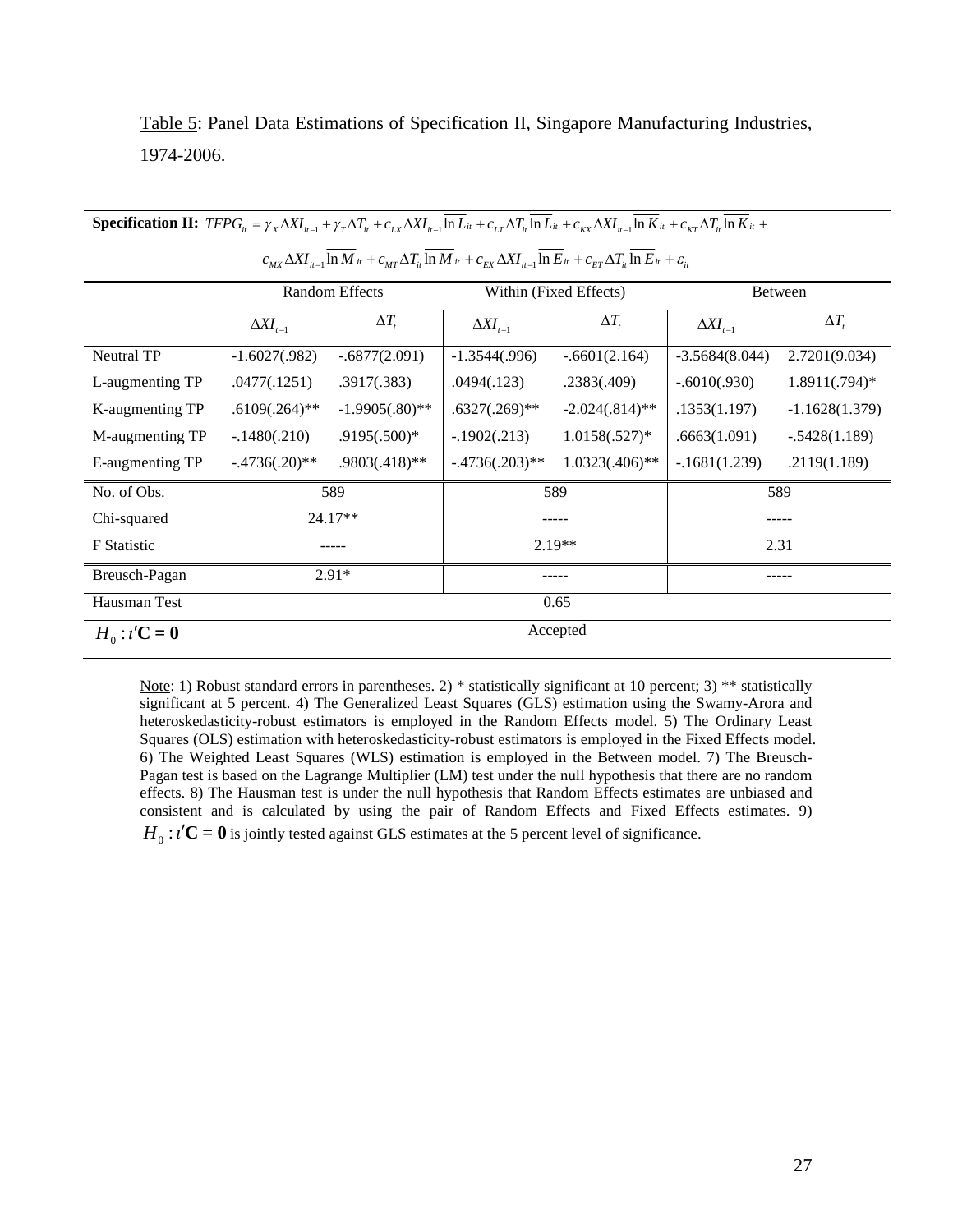| <b>Specification I:</b> $TFPG_{ii} = \gamma_X X I_{ii-1} + \gamma_T \Delta T_{ii} + c_{IX} X I_{ii-1} \ln L_{ii} + c_{LT} \Delta T_{ii} \ln L_{ii} + c_{KY} X I_{ii-1} \ln K_{ii} + c_{LY} X I_{ii-1} \ln K_{ii}$ |                                                                                                                                                                                      |                    |                   |                    |  |  |  |  |  |
|-------------------------------------------------------------------------------------------------------------------------------------------------------------------------------------------------------------------|--------------------------------------------------------------------------------------------------------------------------------------------------------------------------------------|--------------------|-------------------|--------------------|--|--|--|--|--|
|                                                                                                                                                                                                                   | $c_{KT}\Delta T_{ii}$ ln $K_{it} + c_{MX}XI_{it-1}$ ln $M_{it} + c_{MT}\Delta T_{it}$ ln $M_{it} + c_{FX}XI_{it-1}$ ln $E_{it} + c_{ET}\Delta T_{it}$ ln $E_{it} + \varepsilon_{it}$ |                    |                   |                    |  |  |  |  |  |
|                                                                                                                                                                                                                   |                                                                                                                                                                                      | 1974-1994          |                   | 1995-2006          |  |  |  |  |  |
|                                                                                                                                                                                                                   | $XI_{t-1}$                                                                                                                                                                           | $\Delta T_{\rm r}$ | $XI_{t-1}$        | $\Delta T$         |  |  |  |  |  |
| <b>Neutral TP</b>                                                                                                                                                                                                 | .0208(.220)                                                                                                                                                                          | $-3.875(3.039)$    | .0537(.224)       | $-6.3038(6.0263)$  |  |  |  |  |  |
| L-augmenting TP                                                                                                                                                                                                   | .0180(.018)                                                                                                                                                                          | $-.0435(.385)$     | $.0915(.043)$ **  | .2444(.706)        |  |  |  |  |  |
| K-augmenting TP                                                                                                                                                                                                   | $.0812(.045)*$                                                                                                                                                                       | $-1.3785(.932)$    | .0309(.047)       | $-3.525(1.798)$ ** |  |  |  |  |  |
| M-augmenting TP                                                                                                                                                                                                   | $-.0661(.036)*$                                                                                                                                                                      | $1.4869(.570)**$   | $-0.0766(.041)^*$ | 2.3413(1.744)      |  |  |  |  |  |
| E-augmenting TP                                                                                                                                                                                                   | $-.0317(.040)$                                                                                                                                                                       | .1652(.579)        | $-.0245(.056)$    | $1.7146(.971)*$    |  |  |  |  |  |
| No. of Obs.                                                                                                                                                                                                       | 380<br>228                                                                                                                                                                           |                    |                   |                    |  |  |  |  |  |
| Chi-squared                                                                                                                                                                                                       | $23.02**$<br>39.82**                                                                                                                                                                 |                    |                   |                    |  |  |  |  |  |
| <b>Chow Test</b>                                                                                                                                                                                                  | $17.91*$                                                                                                                                                                             |                    |                   |                    |  |  |  |  |  |

Table 6: Generalized Least Squares (GLS) Estimations of Specification I, Singapore Manufacturing Industries, 1974-1994 and 1994-2006.

Note: 1) Robust standard errors in parentheses. 2) \* statistically significant at 10 percent; 3) \*\* statistically significant at 5 percent. 4) The Chow test is under the null hypothesis that there are no structural changes.